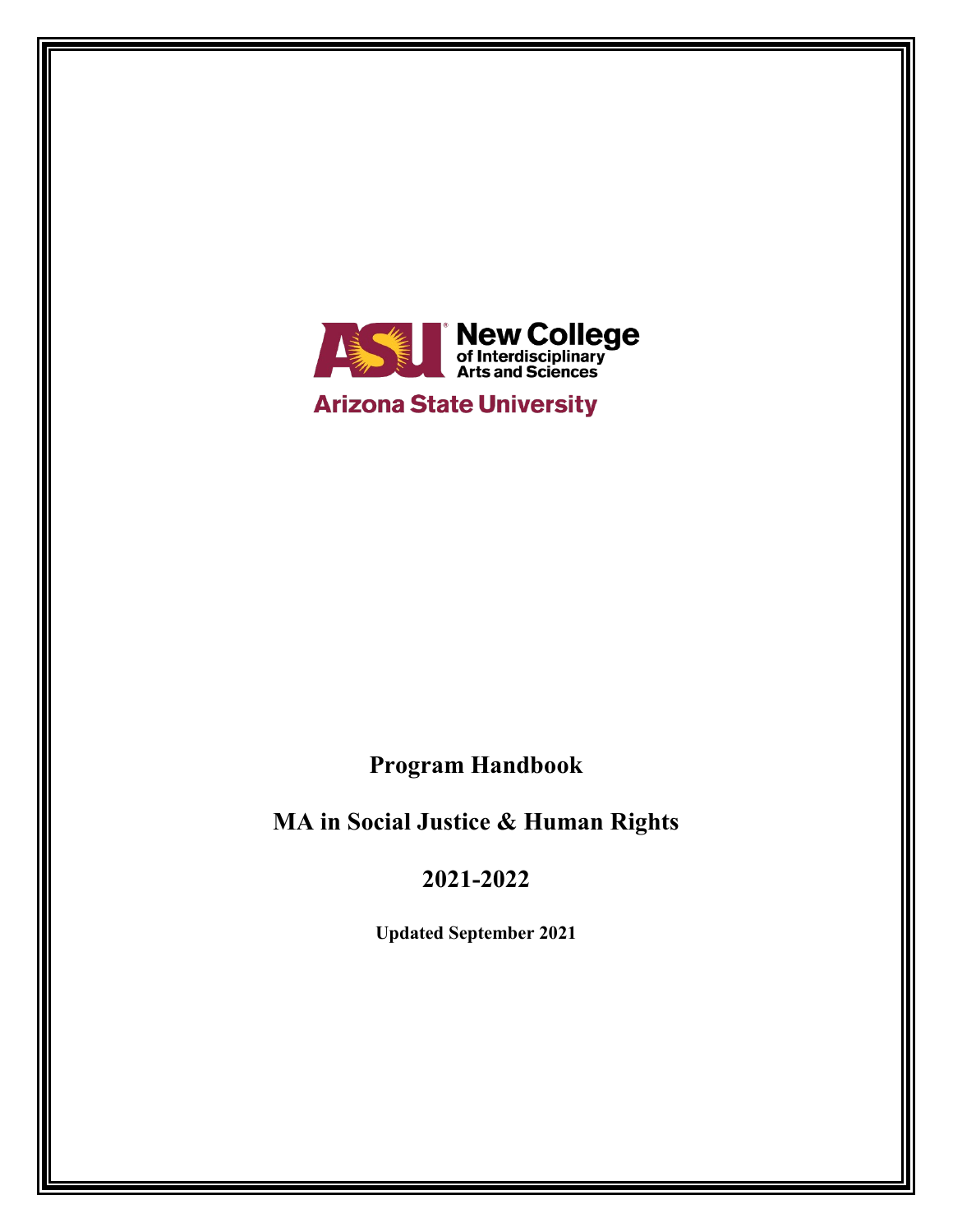# **Table of Contents**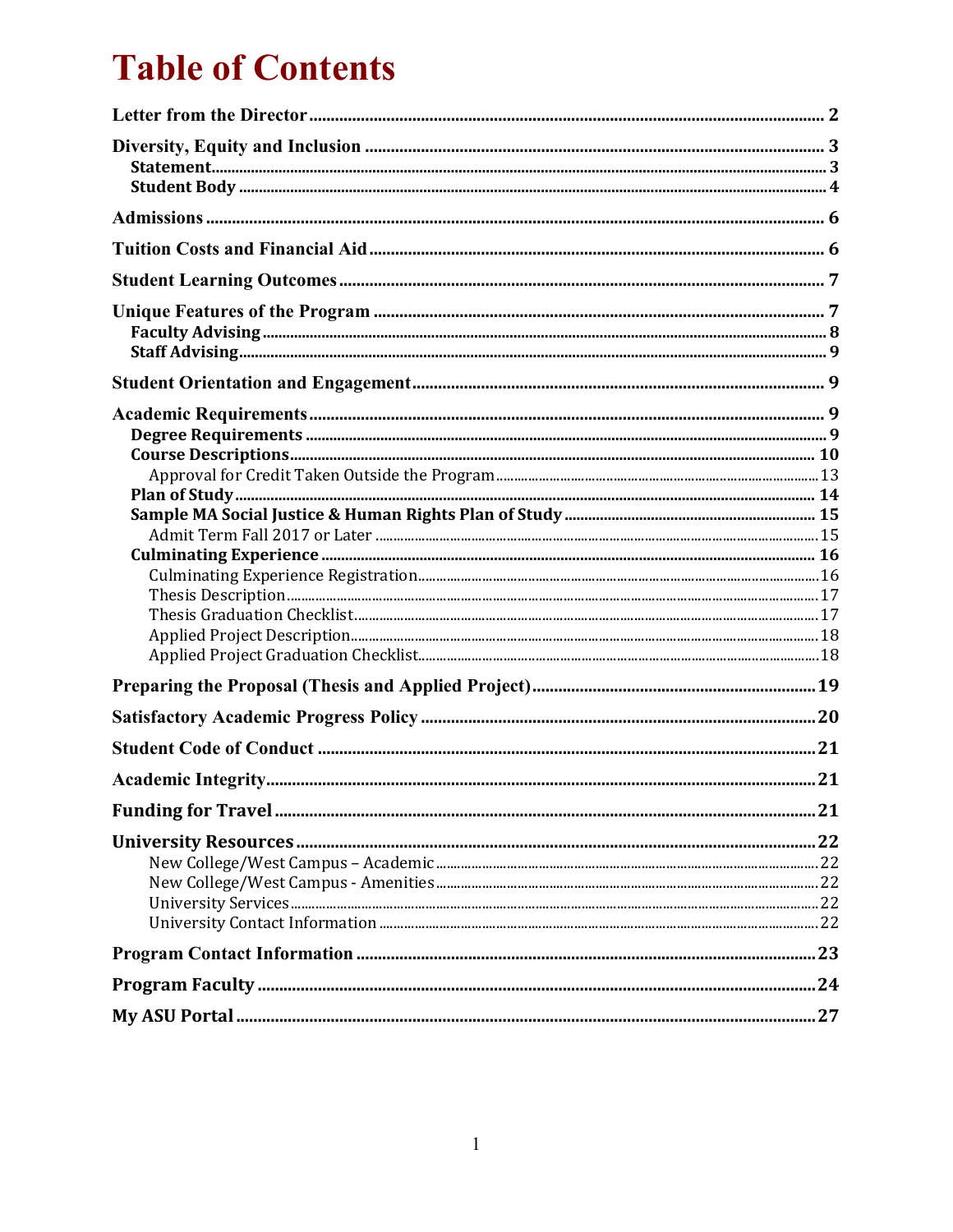# <span id="page-2-0"></span>**Letter from the Director**

Welcome to the MA program in Social Justice and Human Rights (MA SJHR)! It has never been a more important time to study and engage with these urgent issues at home and abroad. As a graduate student in the program, you are embarking on a remarkable journey characterized by intellectual, professional and personal development. Each of you brings valuable knowledge, experience, and perspectives to the table. We strive to create a supportive environment where all are welcomed and valued as members of our academic and social community.

From labor and migration to education and the environment, MA SJHR students explore key topics and the legal, political, historical, and cultural frameworks that contextualize them. In theoretically and methodologically rigorous courses taught by experienced faculty from various disciplines, students develop understanding of how social justice and human rights issues are defined by multiple and intersecting forms of inequality and social identity, including gender, race, ethnicity, class, sexuality, and nationality.

One hallmark of the program is a required internship that may be completed domestically or internationally. Interns typically work alongside other researchers and advocates for social justice to grasp the complexities facing people such as refugees, migrants, workers, and survivors of violence or human trafficking and hone their abilities to work effectively with them in research and/or advocacy contexts. Internships typically form the basis of the Culminating Experience: a traditional MA thesis or an applied project.

There are currently three tracks from which students can select. The research track prepares students for positions as researchers, analysts and advocates in academic or applied settings. The advocacy track prepares students to be leaders in nonprofit, social movement, governmental and intergovernmental organizations. The critical trauma studies and social work track prepares students for careers involving direct humanitarian assistance to victims and survivors of human rights violations or social injustice. Graduates are also prepared to enter PhD programs.

As Director, my role is to continually improve the quality and relevance of the MA SJHR program. I aim to support students in their academic training, help connect them with faculty whose courses and expertise align with their interests and goals, foster faculty-student mentorship, and expand opportunities for meaningful, career-shaping experiences. Please feel free to reach out to me, stop by my office hours, or make an appointment. I am here for you.

Sincerely,

Dr. Tricia Redeker Hepner Director, MA Social Justice & Human Rights [Tricia.M.Redeker-Hepner@asu.edu](mailto:Tricia.M.Redeker-Hepner@asu.edu)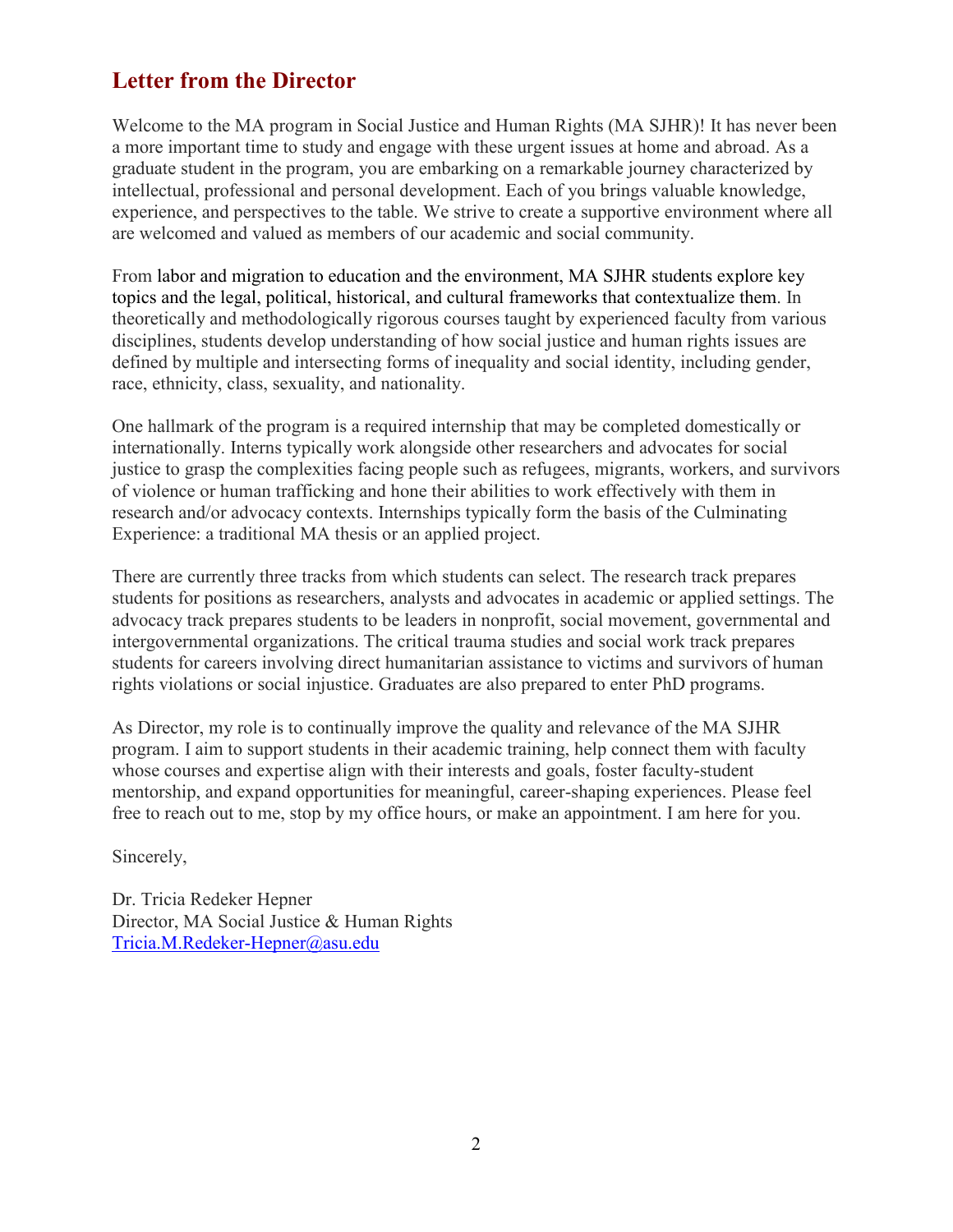# <span id="page-3-0"></span>**Diversity, Equity and Inclusion**

### <span id="page-3-1"></span>**Statement**

The New College of Interdisciplinary Arts and Sciences supports all forms of equity, diversity, and inclusion and aims to foster a sense of belonging for all its students, staff and faculty. Diversity and inclusion at New College encompass gender identity and expression, race and ethnicity and also socioeconomic background, religion, sexual orientation, age, disability status, veteran status, nationality, linguistic background and intellectual perspective. Our unit and the University are deeply committed to building excellence, enhancing access, and having an impact on our communities, state, nation, and the world. This is actualized by our faculty and staff who reflect the intellectual, ethnic, and cultural diversity of our nation and world to ensure that our students learn from the broadest perspectives, and are engaged in the advancement of knowledge with the most inclusive understanding possible of the issues that are addressed through our scholarly activities.

Resources: Find more information at [Graduate Student Diversity Resources;](https://graduate.asu.edu/current-students/enrich-your-experience/resources-and-services/diversity-resources) [Center for the Study](https://csrd.asu.edu/)  [of Race and Democracy](https://csrd.asu.edu/)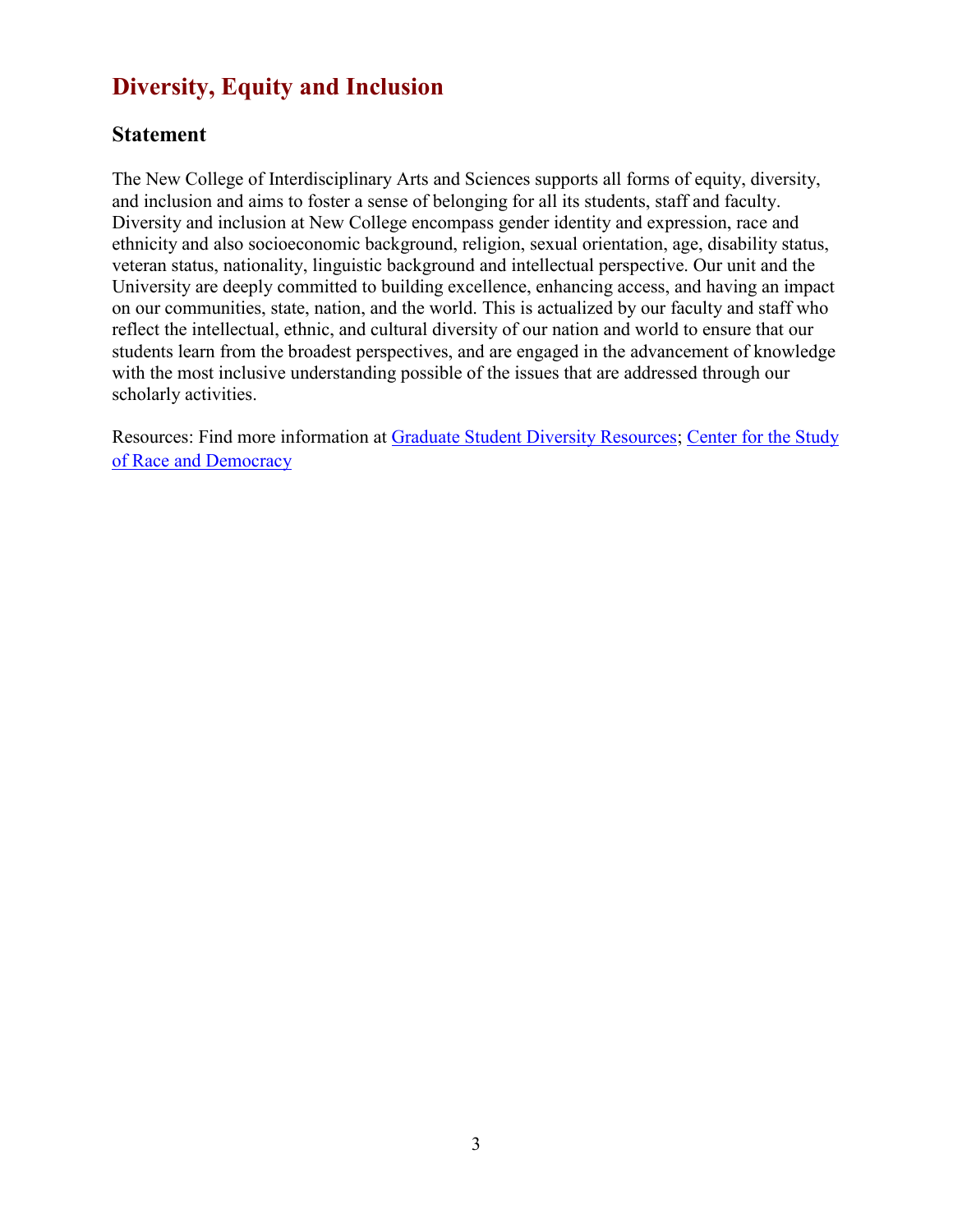# <span id="page-4-0"></span>**Student Body**

The below demographics represent the New College campus/ground and digital/online immersion graduate students for the 2021-2022 academic year as of July 1, 2021.



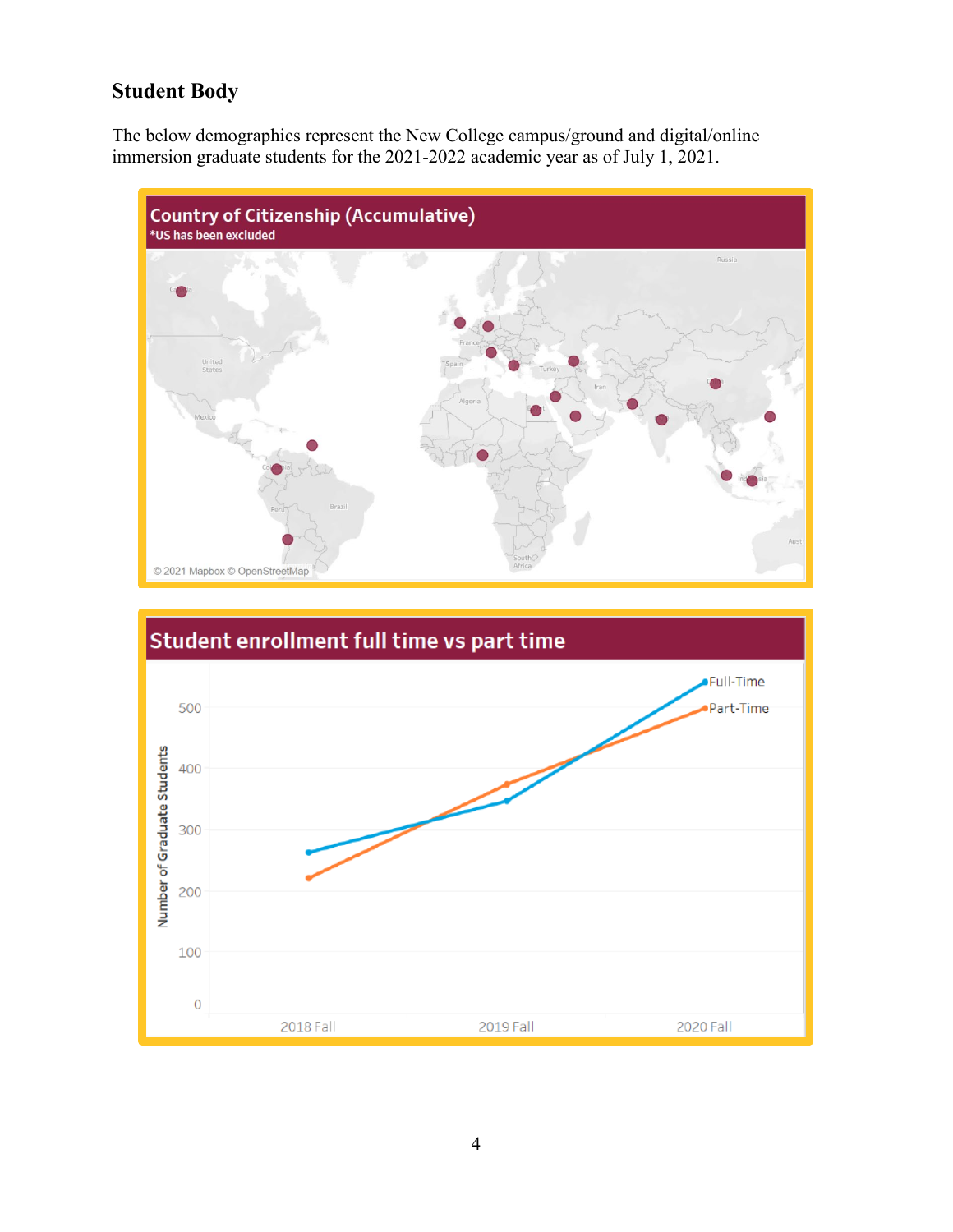



### [Current Student Profiles, Alumni and Careers](https://newcollege.asu.edu/advising/graduate/social-justice-and-human-rights-ma)

#### Get Involved

**[Student Organizations](https://eoss.asu.edu/clubs)**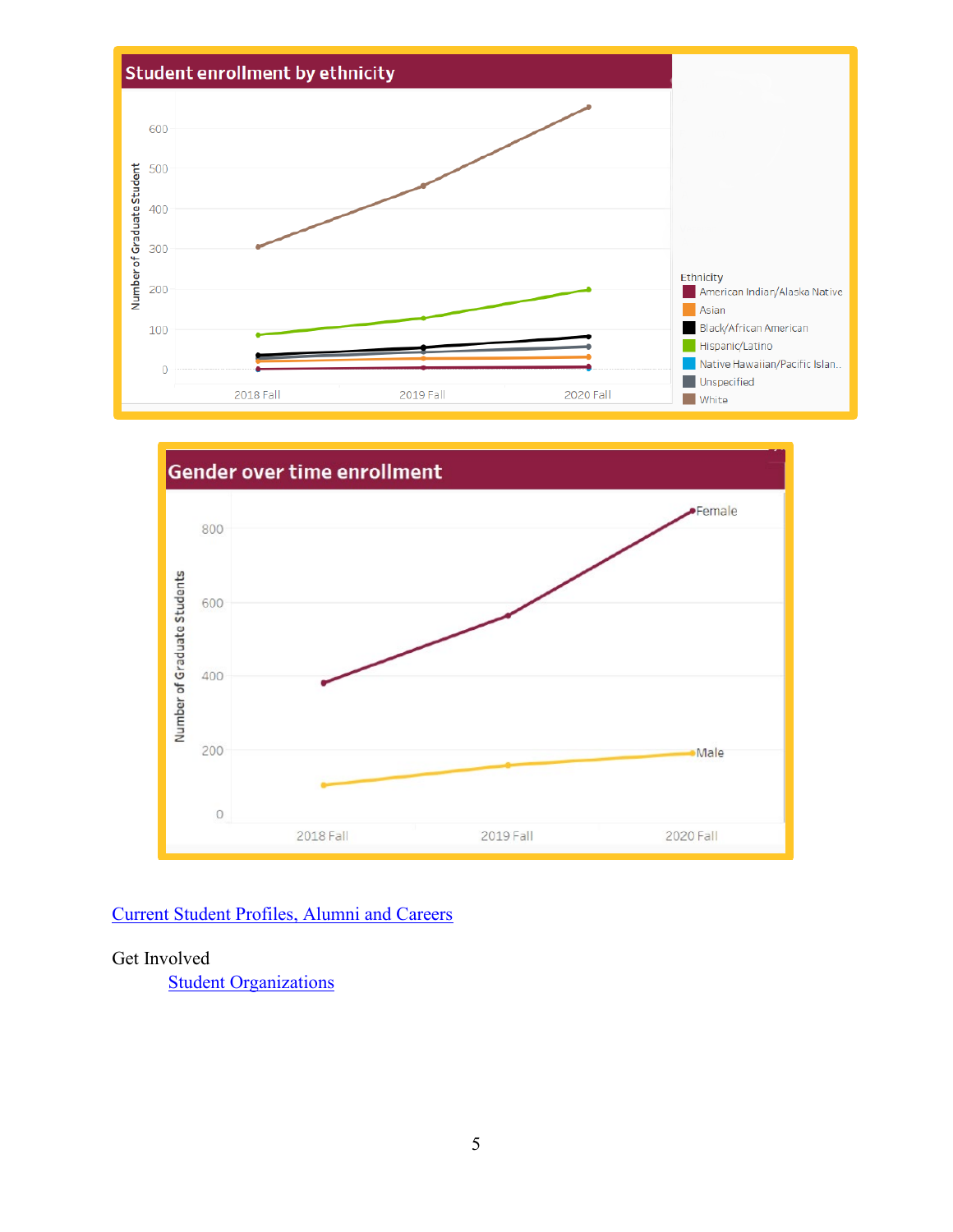# <span id="page-6-0"></span>**Admissions**

Admission to the MA program is offered in Spring and Fall Semester. The program uses a rolling admission deadline. Please refer to the [Graduate Degree Search website](https://webapp4.asu.edu/programs/t5/majorinfo/ASU00/ASJHRMA/graduate/false) for up to date admissions deadlines.

# <span id="page-6-1"></span>**Tuition Costs and Financial Aid**

#### **Tuition**

Tuition is set by ASU and the Arizona Board of Regents every year. You can see the general tuition and fees chart b[y clicking here,](https://catalog.asu.edu/tuitionandfees/fall19graduate) or calculate your specific tuition costs by visiting [ASU's tuition calculator.](https://students.asu.edu/tuition) Through the [Western Regional Graduate Program,](http://www.wiche.edu/wrgp) out-of-state residents from participating states may be eligible to pay only in-state tuition rates.

### **Financial Aid**

Financial aid is available through several different sources:

- 1) **[Graduate College Fellowship](https://graduate.asu.edu/current-students/funding-opportunities/awards-and-fellowships/graduate-college-fellowship)**: This is a need-based award to support new and continuing masters and doctoral students with financial need as determined by information taken from the FAFSA. The GCF is intended to support in recruitment and retention of outstanding graduate students at Arizona State University. Students may receive this award for a maximum of four semesters throughout their degree study. Students must be nominated by their academic unit.
- 2) **[Merit Scholarship](https://students.asu.edu/NAMU-commitment)**: Depending on program funds, a small number of \$2,000 merit scholarships may be available. Applicants are automatically considered for this scholarship and do not need to apply for it. Students who receive the scholarships are notified before the beginning of their first semester.
- 3) **Course Assistant Positions**: The primary way that our students are funded is through Course Assistant (CA) positions. These positions typically assist with undergraduate courses that are offered online, and with some graduate courses in MASJHR online program. Courses are either half-semester (7.5 weeks) or full semester (15 weeks), and CAs are paid a stipend for each course. Positions are advertised as they come available.
- 4) **Traditional Financial Aid** (Loans & Grants): For information on general financial aid products, please visit [ASU's Financial Aid office](https://students.asu.edu/financialaid) (https://students.asu.edu/financialaid)
- 5) **Research Assistant Funding**: On occasion, faculty may have funds that could be used to hire masters-level students to be research workers. These would typically be advanced (second-year) students who are involved in grant-funded projects.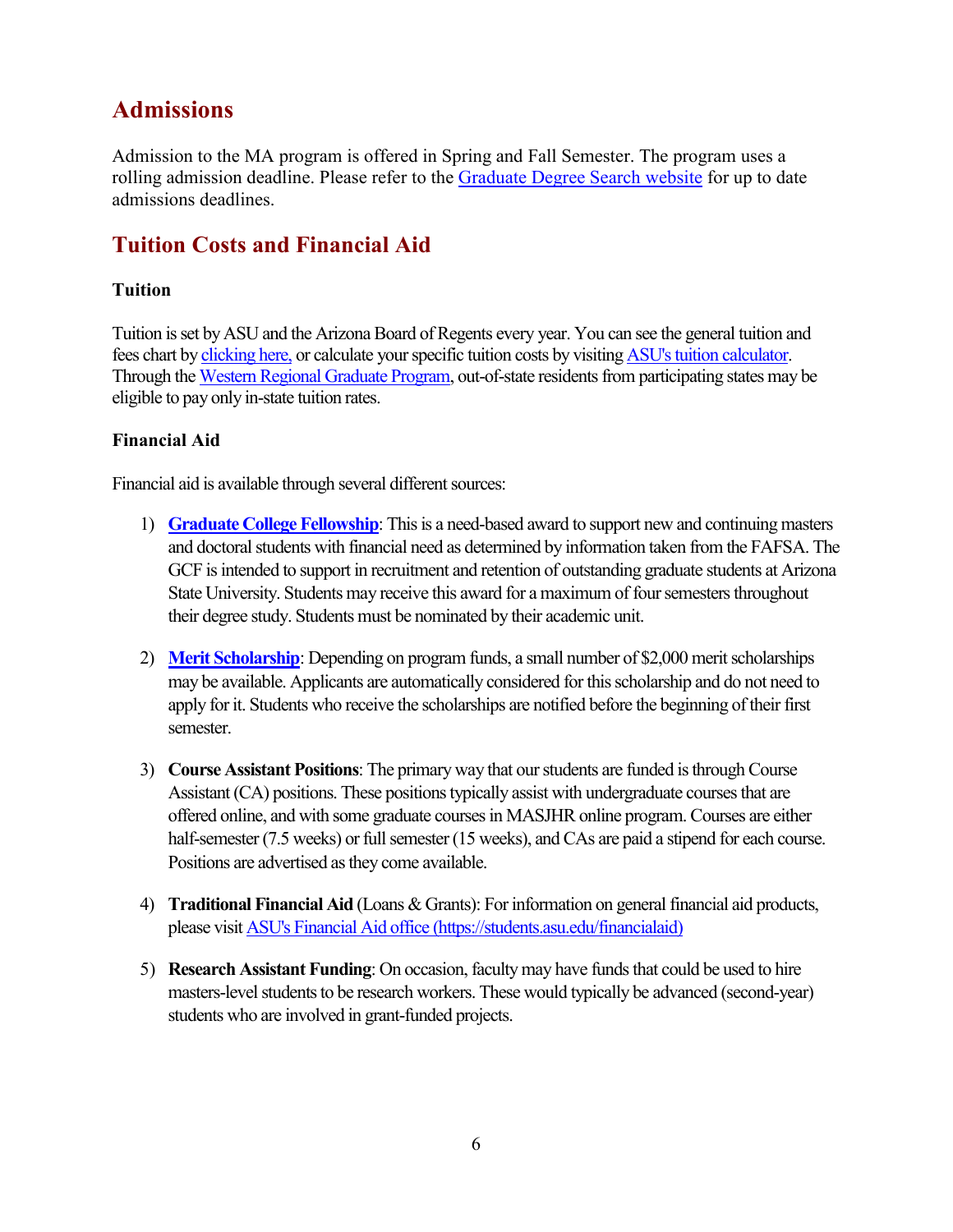## <span id="page-7-0"></span>**Student Learning Outcomes**

Students admitted to the SJHR program will develop an informed intellectual framework for comprehending the complexities of local/global change, as well as hone their skills in research and methodology and/or working within advocacy organizations. When the student enters the SJHR program, s/he will begin working with a faculty adviser to determine a course of study specific to her/his long-term interests in graduate school, law school, administration, government, or the voluntary sector.

#### *Graduates of the program will be expected to meet the following learning outcomes:*

- Conduct original research on a topic related to social justice and human rights.
- Apply theoretical and practical material from SJHR courses through an internship with an agency or organization associated with issues of social justice and human rights.
- Critically evaluate classical and contemporary theories of social justice and human rights.
- Evaluate violations of social justice and human rights through case studies and legal analysis from local, national, and international perspectives.
- Evaluate institutional settings, policies, and procedures from the perspectives of social justice and human rights.
- Understand the development and function of social movements and organizations, as well as how they impact and are impacted by society, culture, politics, and law.
- Apply domestic and international human rights remedies to human rights abuses locally, nationally, and internationally.
- Demonstrate the ability to locate, evaluate, and synthesize primary and secondary sources in social justice and human rights literature.

## <span id="page-7-1"></span>**Unique Features of the Program**

This program is based on an innovative learner-centered curriculum that emphasizes problembased and community-embedded seminars, as well as professional internships. Three distinct features of this program include:

**Innovative, Learner-Centered Curriculum:** Students will benefit from an innovative curriculum focused on grounding interdisciplinary academic perspectives in community-based issues. Our curriculum not only brings university expertise to real-world community problems, but it also fosters engaged interdisciplinary research among faculty and graduate students united by a common concern.

**Problem-Based and Action Research Seminars:** An integral part of our curriculum is interdisciplinary seminars that examine current problems in social justice from several different theoretical and analytical viewpoints. For example, problem-based seminars devote the entire seminar to pressing social justice and human rights issues locally and transnationally. These courses are taught by faculty who address the issue from their area of expertise (social movements, international law, activism, etc.). Action research seminars require students to engage directly with an organization or agency working on SJHR issues, allowing them to ground their academic knowledge in concrete contexts, and provide advance preparation for internships and the culminating experience.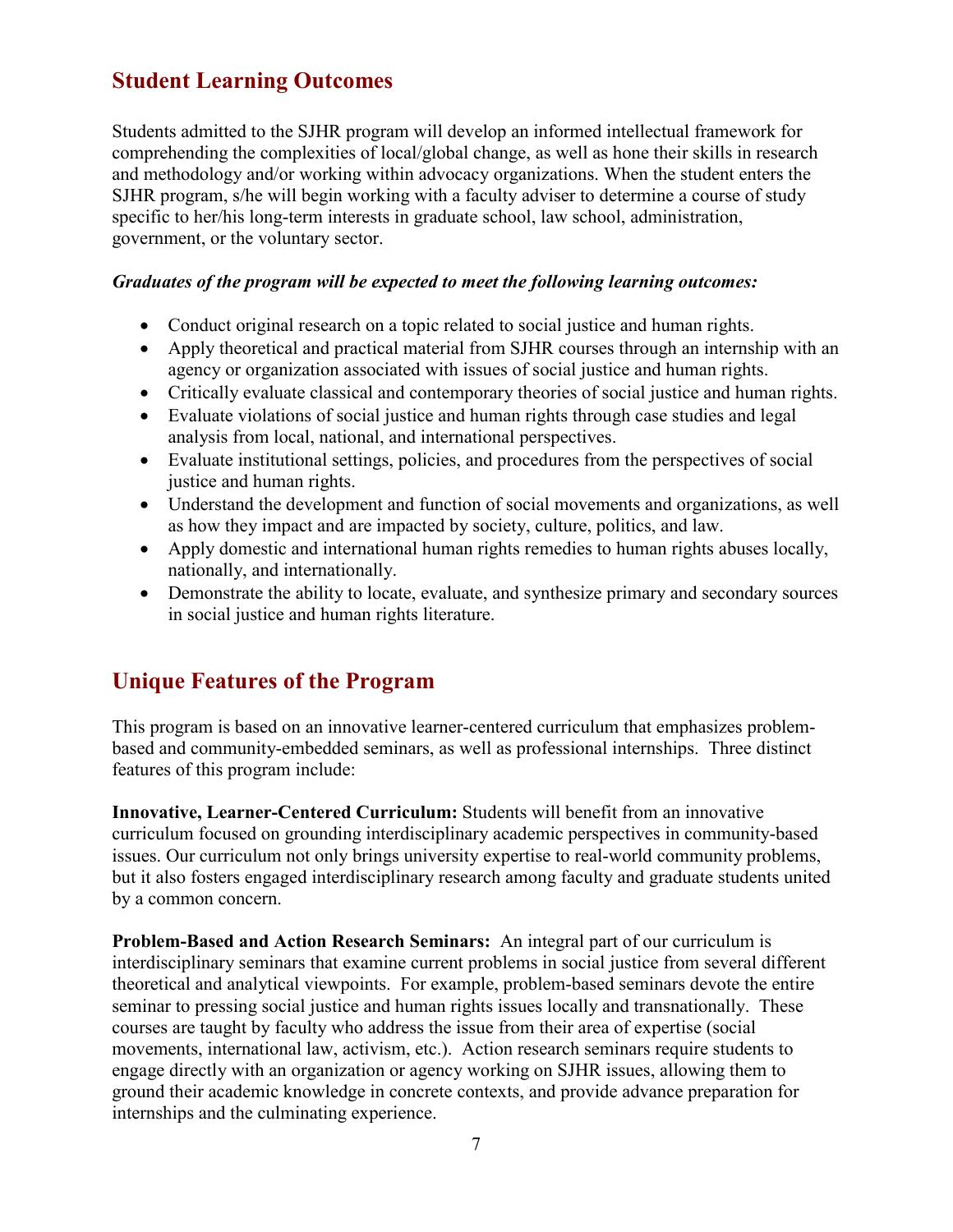**Grant Writing and Development for Social Justice:** Due to the present indispensability of these skills for both researchers and those employed in NGOs, all students in this program are required to successfully complete a course in grant writing and development, usually in their second year. By taking this course in their second year, students prepare with the requisite research and/or management skills to write successful proposals.

# **Advising**

## <span id="page-8-0"></span>**Faculty Advising**

Upon admission, each student in the MA SJHR program is assigned an interim faculty adviser. The interim faculty adviser helps the student begin identifying their goals, assists in finding courses in line with their interests, and helps connect the student with resources and other faculty members as they acclimate to the program.

As students progress through the program, they may identify a different faculty member to advise their culminating experience (Thesis or Applied Project), or they may elect to continue working with their interim faculty advisor. The advisor listed on the student's Plan of Study (iPOS) is called the Faculty Supervisor.

As students approach degree completion, they will choose 1-2 other faculty members in addition to their Faculty Supervisor. Each culminating experience (Thesis or Applied Project) requires students to work with faculty members whose areas of expertise address students' specific interests and ambitions. The rapport that develops from such connections becomes especially important to students seeking letters of recommendation for post-graduate employment or further study at the doctoral level.

Beginning in their first semester, and with the help of their interim faculty advisor, students should begin identifying other faculty members whose research interests intersect with their own. Students should also consult with one another and the Program Director concerning research interests and possible Faculty Supervisors.

The most effective way of gaining a sense for whether a faculty member would make a good supervisor is to take their course. But even students who have not taken the course of a potential Faculty Supervisor should take steps to meet with that faculty member in order to discuss areas of shared interest and, possibly, the faculty member's availability for mentoring. Students are encouraged to be proactive in reaching out to faculty and meeting regularly with their interim faculty advisor and/or Faculty Supervisor.

Whenever students develop concerns over anything relating to their progress toward the M.A., they should contact the Program Director to arrange an appointment.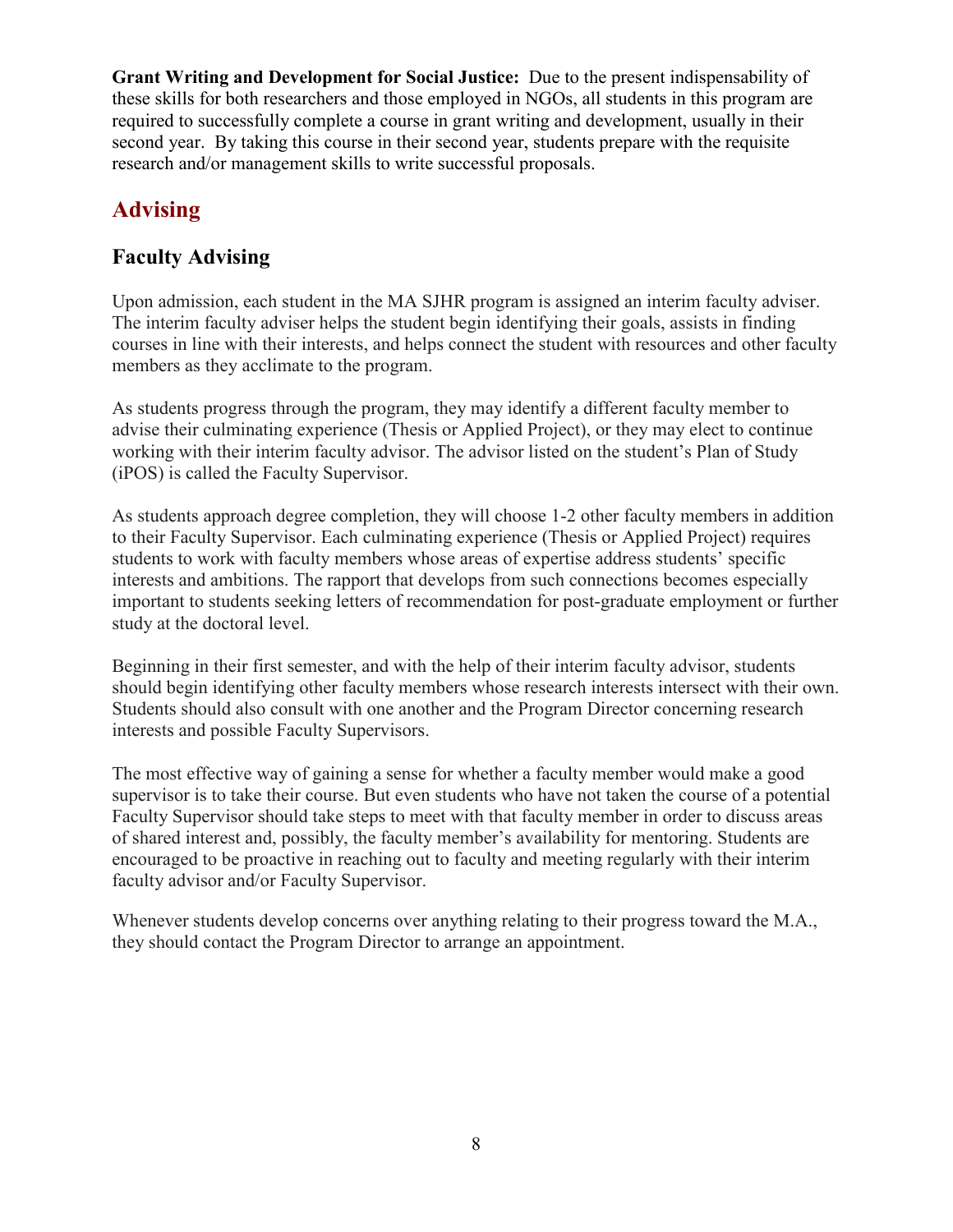### <span id="page-9-0"></span>**Staff Advising**

The New College Graduate Staff Advisor, also known as the Academic Success Coordinator, provides general advising designed to direct the student to courses and faculty who could best meet their academic and professional interests. The Graduate Staff Advisor is available to assist students in the development and completion of the Interactive Plan of Study (iPOS). For Graduate Staff Advisor questions call 602-543-3000 or email [NCGradAdvising@asu.edu.](mailto:NCGradAdvising@asu.edu) To schedule an appointment, go to https://advising.newcollege.asu.edu.

### <span id="page-9-1"></span>**Student Orientation and Engagement**

New and returning MASJHR students and faculty are encouraged to attend the annual orientation events occurring in fall and spring. These are important opportunities for students to meet faculty and connect with one another, as well as learn about any program changes and plans for the year ahead.

The MASJHR program also holds a series of regular and special events throughout the year, including monthly Justice Briefings, where students, faculty, alumni, and invited guests may share their research or advocacy.

Students in the MASJHR Program will be automatically enrolled in both the program listserv (to receive program-wide messages only) and the Student Engagement site on Canvas. The Student Engagement Canvas site offers continually updated program-specific materials useful to new and returning students, as well as announcements and updates, links to faculty profiles, information about program features, special opportunities, archives of past events, and more.

Students may use the Canvas Student Engagement site to connect more easily with one another and to keep up to date with program information and developments.

## <span id="page-9-2"></span>**Academic Requirements**

### <span id="page-9-3"></span>**Degree Requirements**

The MA in Social Justice & Human Rights consists of 33 credit hours of graduate level (500 level or above) credit hours. Please review the ASU Office of Graduate College at <https://graduate.asu.edu/current-students/policies-forms-and-deadlines/policy-manuals> regarding Pre-Admission Credit. All such courses must be cleared by the Program Director. The program requirements include:

Required Core (12 Credits)

- JHR 501: Pro-Seminar
- JHR 506: Grant Writing
- JHR 510: Problem Based Seminar
- JHR 525: Action Research

Elective Coursework  $(3 – 6$  hours)

- 3 hours for Thesis students
- 6 hours for Applied Project students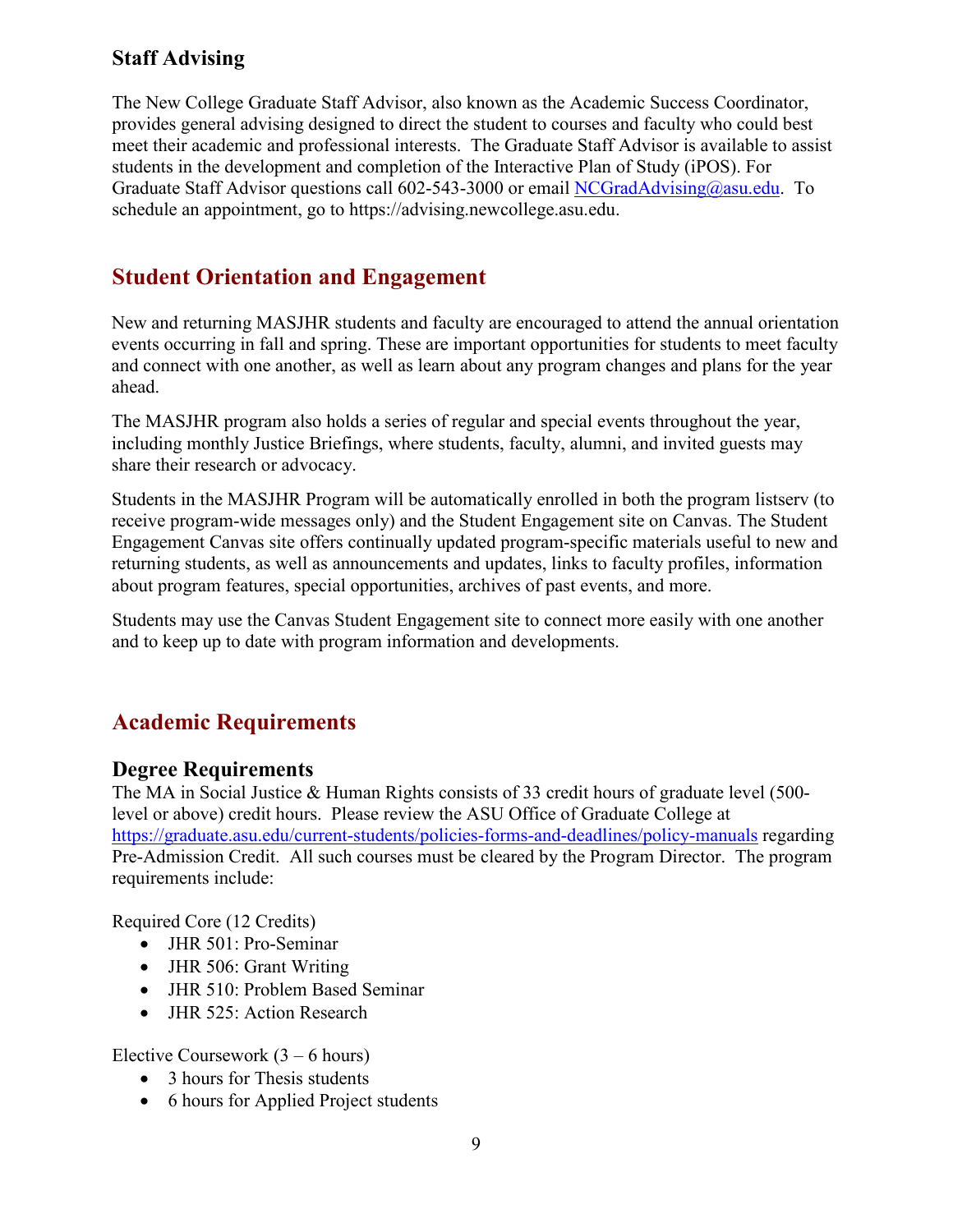Research (3 hours)

• JHR 500: Research

Other Requirements (9 hours):

- Internship  $(3)$
- Career Oriented Track (6 hours) Advocacy Research Critical Trauma Studies and Social Work

Culminating Experience (3-6 hours)

- JHR 593: Applied Project (3 hours)
- or
- JHR 599: Thesis (6 hours)

If a student in the Advocacy or Critical Trauma Studies track wishes to do 6 credits of internship (e.g., Human Trafficking Ghana), they would need to use one internship course as their sole elective and would do an applied project rather than thesis to stay within the 33 credits for the degree. The same type student opting for a thesis would end up doing 36 credits if he/she takes two internships.

All work towards a master's degree must be completed within six consecutive years.

### <span id="page-10-0"></span>**Course Descriptions**

JHR 500: Research Methods (3 credits). Explores the specific issues of research design that occur in answering questions related to violations of social justice and human rights. Develops skills in locating, evaluating, and synthesizing primary and secondary sources. Addresses ethical implications of student research area(s).

JHR 501: Pro-seminar in Social Justice and Human Rights (3 credits). Explores classical and contemporary theories of social justice and human rights with emphasis on criteria for identifying violations with local, national, and international contexts. Applies theories to current issues of social justice and human rights with specific reference to both governmental and nongovernmental organizations.

JHR 506: Grant Writing and Development for Social Justice and Human Rights (3 credits). Examines all major aspects of the grant writing process, including identifying needs and goals, locating funding sources, writing letters of inquiry, developing proposals, submitting proposals, evaluating proposals, and negotiating the politics of fundraising. Students draft proposals related to their field of interest.

JHR 510: Problem-Based Seminar in Social Justice and Human Rights (3 credits). An interdisciplinary seminar that examines current problems in social justice and human rights from several different theoretical and analytical viewpoints.

JHR 525: Action Research in Social Justice and Human Rights (3 credits). Advanced seminar in uniting engaged, community-embedded research with interpretive analysis. Gives students experience in the practice of engaged fieldwork as well as the writing it generates.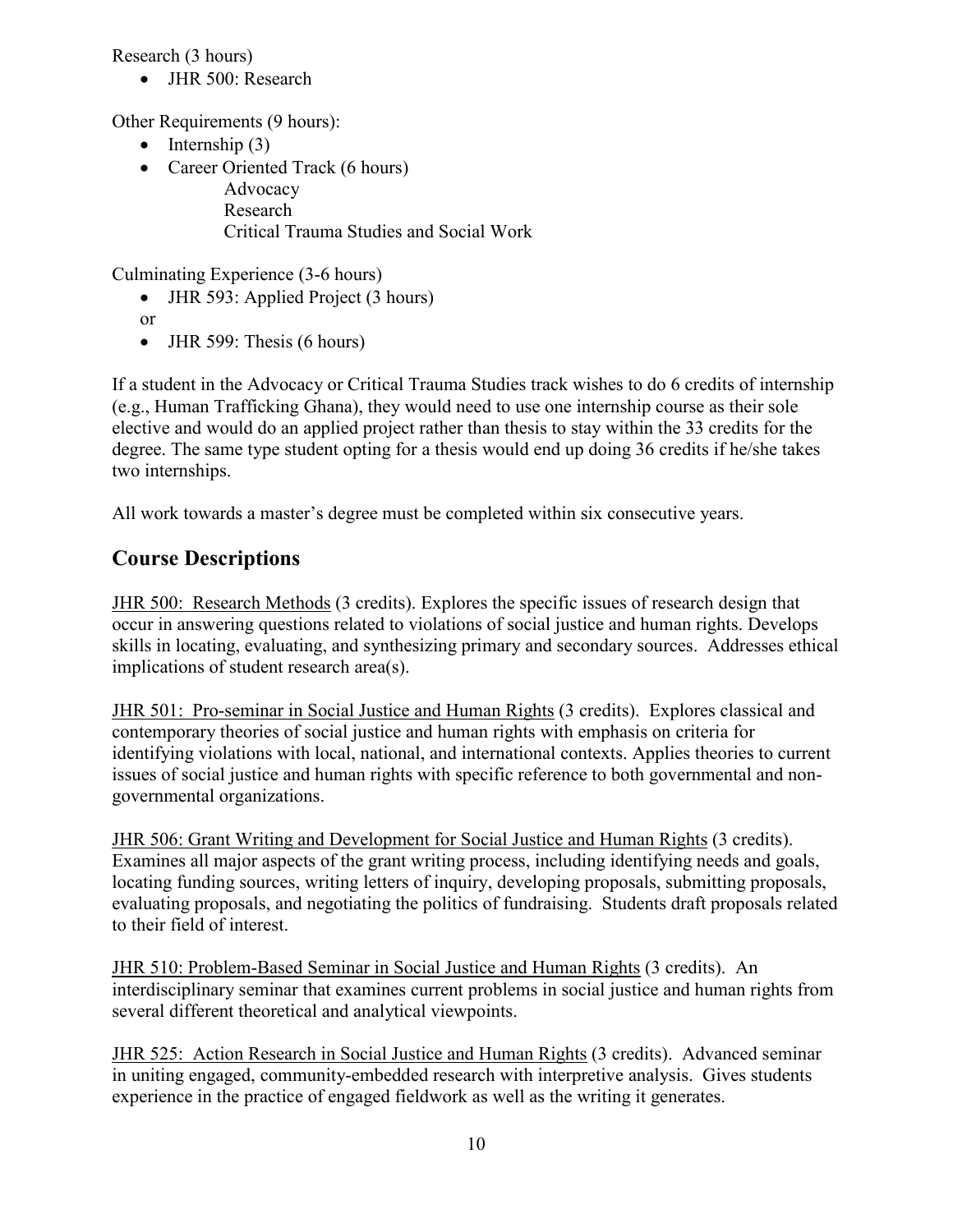JHR 584: Internship (3 credits). Structured practical experience following a contract or plan, supervised by faculty and practitioners. The Social Justice & Human Rights Program hosts an international internship opportunity on human trafficking in Ghana in the Fall semester (This course is dependent on availability, travel restrictions, and scheduling needs). Students may earn a maximum of 6 hours of internship credit.

- If you are interested in traveling abroad for your internship such as the JHR 584 Human Trafficking (Ghana) course, please review the below steps:
	- $\circ$  Contact the [Study Abroad Office](https://goglobal.asu.edu/) and complete the application be aware of deadlines for study abroad application
	- o Contact the instructor of the course with your intent to enroll and receive further information
	- $\circ$  Once a domestic organization has agreed to provide an internship that fulfills the required number of internship hours BEFORE travel, download and complete the [Graduate Studies Internship Packet](https://newcollege.asu.edu/sites/default/files/files/advising/documents/allprograminternshippacket_28v_2_6_5_201428_28229.pdf) and Student Placement Agreement (SPA). The SPA will only be required if a current one does not exist on file with the Dean of New College. You can email graduate academic advising to learn if your organization will require a SPA. If the SPA will be required, the document will be provided to you by the graduate academic advisor via email.
	- o Email the completed Graduate Studies Packet (and SPA if needed) to  $NCGradAdvising@asu.edu$  at least one month before the course begins to receive a course permission override to enroll in the class.
	- o Once the override is in place, the graduate academic advisor will email you with the JHR 584 Class line number to use to register for the course.
- If you are interested in finding your own internship, please review and complete the [Graduate Studies Internship Packet](https://newcollege.asu.edu/sites/default/files/files/advising/documents/allprograminternshippacket_28v_2_6_5_201428_28229.pdf) found on the [Social Justice & Human Rights website](https://newcollege.asu.edu/advising/graduate/social-justice-and-human-rights-ma) and contact the Graduate Academic Success Coordinator, also known as the Graduate Staff Advisor, at negradadvising@asu.edu regarding next steps.
- For Assessment, we do require the student's Faculty Supervisor of the Internship to submit the student's Internship Final Report (Journal) (in digital copy form) to the Graduate Academic Success Coordinator in Graduate Studies **before the Faculty Supervisor of the Internship submits a final grade. Submit to:**   $(negradadvising@a su.edu).$

## **Track Options**

The structure of the MA SJHR campus immersion program includes three tracks: Research, Advocacy, and Critical Trauma Studies/Social Work. Students choose their track upon application, but may change it at any point in their program of study. Most students who choose the Research track are aiming for doctoral programs or research-intensive careers, and likely choose the Thesis option for their Culminating Experience. Students in the Advocacy track tend to emphasize applied career goals, such as with non-profit agencies or government, and typically choose the Applied Project for their Culminating Experience. Critical Trauma Studies Prepares students for positions working with survivors of trauma through counseling, social work, trauma interventions, refugee and migrant resettlement, health care, and legal assistance. Critical Trauma Studies students may represent either research or applied orientations. Students in all three tracks take the same required/core courses. Faculty advisers should help students identify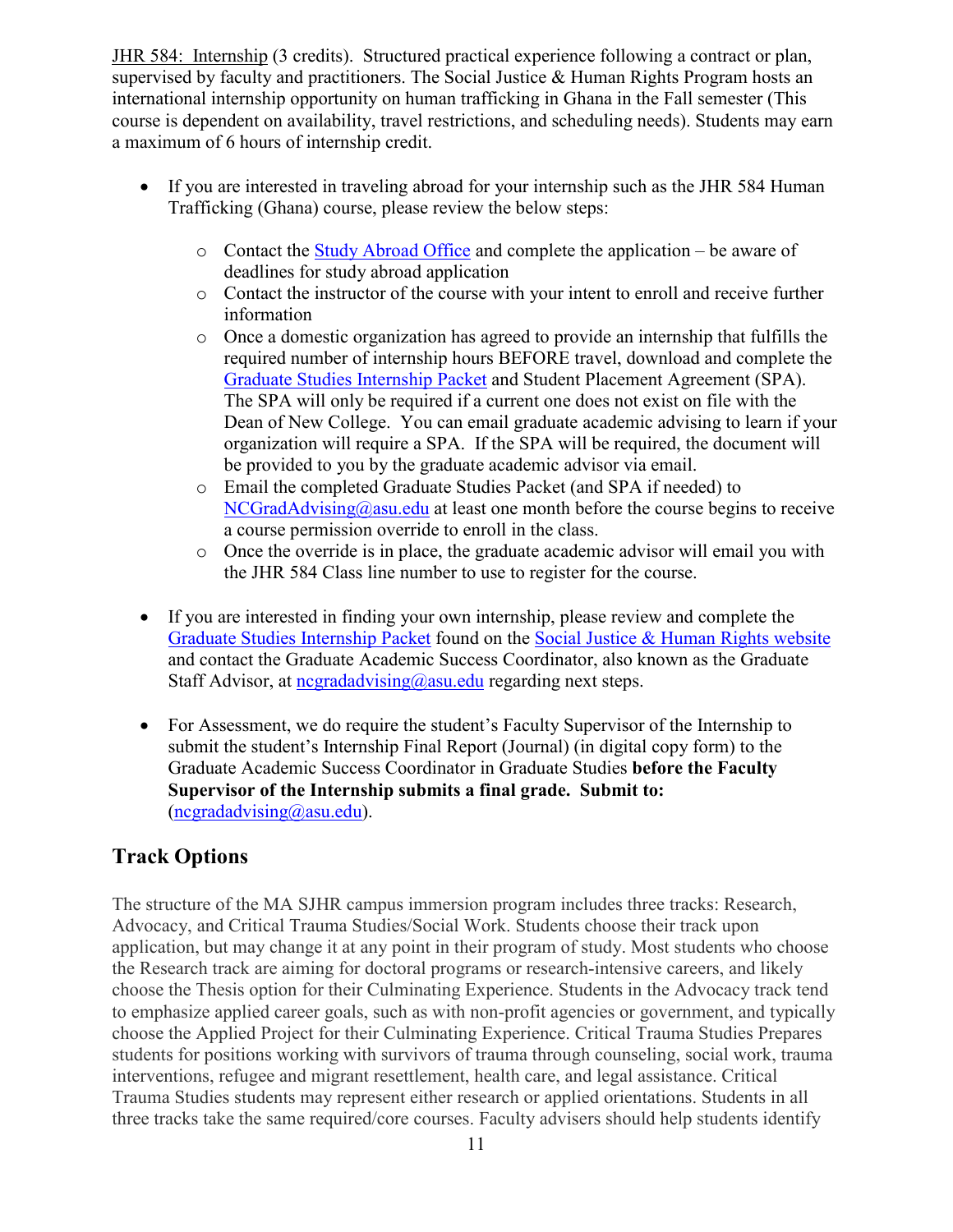which track, courses, and Culminating Experience are most appropriate for their goals and interests.

**Research Track.** Courses for the Research Track may be selected from any relevant graduate level course that is approved by a student's committee chair and the SJHR Director. Students often select from Track courses and are not limited to these prefixes; however, students often select from JHR, CMN, LAW, SWG, and NLM courses.

JHR 584: Internship (3 credits)\*\* JHR 590: Reading and Conference (3 Credits)\* JHR 592: Research (3 Credits)\*

\* A maximum of 3 credit hours of either 590 OR 592 may be included toward the Research Track.

\*\* If a student takes a second JHR 584 that is formally, collectively established (such as Human Trafficking Ghana) as a study abroad course, then it may count toward the track. Individually conducted internships will not count as a track requirement.

**Advocacy Track.** Courses for the Advocacy Track are selected from the list below, or others as approved by the SJHR Director.\* Students often select from track courses and are not limited to these prefixes; however, students often select from JHR, CMN, LAW, SWG and NLM courses. See Approval Process to take courses outside of the program.

JHR 584: Internship (3 credits)\*\*

- JHR 598: Topic: Critical Trauma Studies (3 credits)
- JHR 598: Topic: Global Feminisms (3 credits)
- JHR 598: Topic: Global Justice (3 credits)
- JHR 598: Topic: Immigration and Human Rights (3 credits)
- JHR 598: Topic: Social Inequality (3 credits)
- JHR 598: Topic: Everyday Forms of Political Resistance
- JHR 598: Topic: Hate Speech, Manifestos, & Radical Writings (3 credits)
- JHR 598: Topic: Ethnic Women Writers (3 credits)
- JHR 598: Topic: Advanced Video Production (3 credits)
- JHR 598: Topic: Rhetoric of Social Issues (3 credits)
- JHR 598: Topic: Gender on the Borderlands
- CMN 531: Communication and Social Change (3 credits)
- CMN 570: Communication and Advocacy in Social Context (3 credits)
- LAW 709: International Human Rights (3 credits)
- NLM 520: Financial and Resources Management (3 credits)
- NLM 530: Program Evaluation and Information Management (3 credits)
- NLM 545: Volunteer Resource Management (3 credits)

\* Individualized JHR courses (e.g., 580, 590, 592), can't apply as Advocacy Track Requirements, but may count as Elective credits.

\*\* If a student takes a second JHR 584 that is a formally established (not individualized) study abroad course (examples: Asylum Seekers Italy, Human Trafficking Ghana) then it may count toward the track. Individually conducted internships will not count as a track requirement.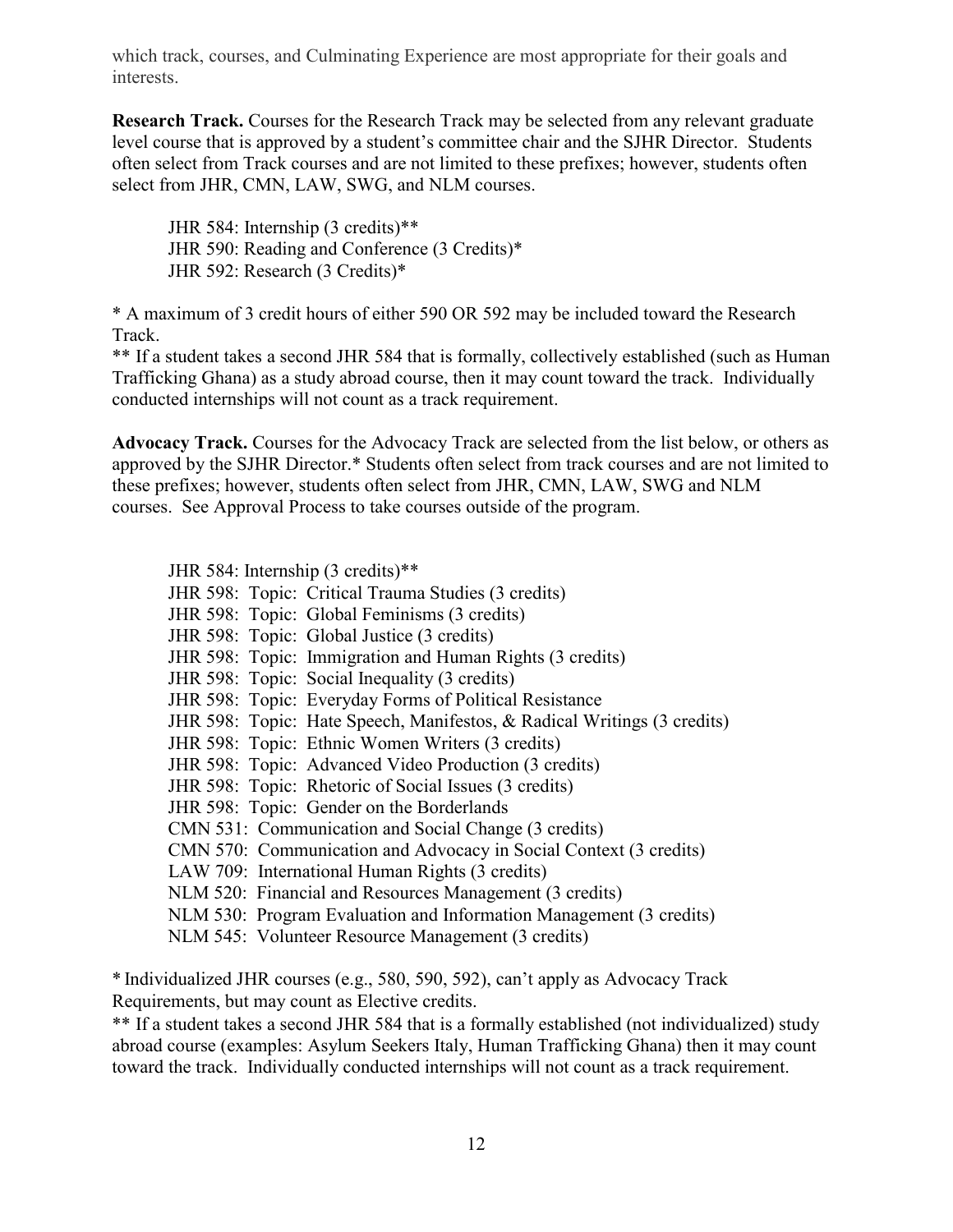**Critical Trauma Studies and Social Work Track.** Courses for the Critical Trauma Studies and Social Work Track are selected from the list below, or others as approved by the SJHR Director.\* Students often select from track courses and are not limited to these prefixes; however, students often select from JHR, CMN, LAW, SWG and NLM courses. See Approval Process to take courses outside of the program.

| JHR 584: Internship (3 credits)**                                                 |
|-----------------------------------------------------------------------------------|
| JHR 598: Topic: Critical Trauma Studies (3 credits)                               |
| JHR 598: Topic: Global Justice (3 credits)                                        |
| JHR 598: Topic: Spirituality and Social Justice                                   |
| JHR 598: Topic: Immigration and Human Rights (3 credits)                          |
| JHR 598: Topic: Social Inequality (3 credits)                                     |
| JHR 598: Topic: Social Justice and the City (3 credits)                           |
| JHR 598: Topic: Forgiveness, Mindfulness, and the Healthy Self                    |
| SWG 533: Topic: Diversity and Oppression in a Social Work Context (3 credits)     |
| SWG 577: Topic: Traumatic Death: Theory, Counseling and Practice (3 credits)      |
| SWG 626: Topic: Crisis Intervention and Short-Term Treatment (3 credits)          |
| SWG 591: Topic: War and Disaster (3 credits)                                      |
| SWG 561: Topic: Lesbian, Gay, Bisexual, Transgender, and Queer Issues (3 credits) |
| SWG 618: Topic: Advanced Practice in Domestic Violence (3 credits)                |
| SWG 654: Topic: Introduction to Sexual Abuse (3 credits)                          |
| SWG 562: Topic: Global Social Welfare (3 credits)                                 |
| SWG 556: Topic: Immigrants and Refugees (3 credits)                               |
| SWG 591: Topic: Multicultural Perspectives on Community Dev (3 credits)           |

\* Individualized JHR courses (e.g., 580, 590, 592), can't apply as Critical Trauma and Social Work Track Requirements, but may count as Elective credits.

\*\* If a student takes a second JHR 584 that is a formally, collectively established study abroad course (examples: Asylum Seekers Italy, Human Trafficking Ghana), then it may count toward the track. Individually conducted internships will not serve as track requirements.

### <span id="page-13-0"></span>**Approval for Credit Taken Outside the Program**

Before taking courses outside the program please confer with the Director of MASJHR to determine if the course is appropriate for inclusion on your iPOS. This will involve sharing the following with the Director of MASJHR:

- a brief description of why the course is relevant to your iPOS
- the course prefix and number
- the course title
- the course catalog description

In instances where this information is not substantial enough to make a determination regarding the course, you may be asked to solicit and provide a sample syllabus from the course. Once the Director of MASJHR has approved the course you may enroll and include it on your iPOS.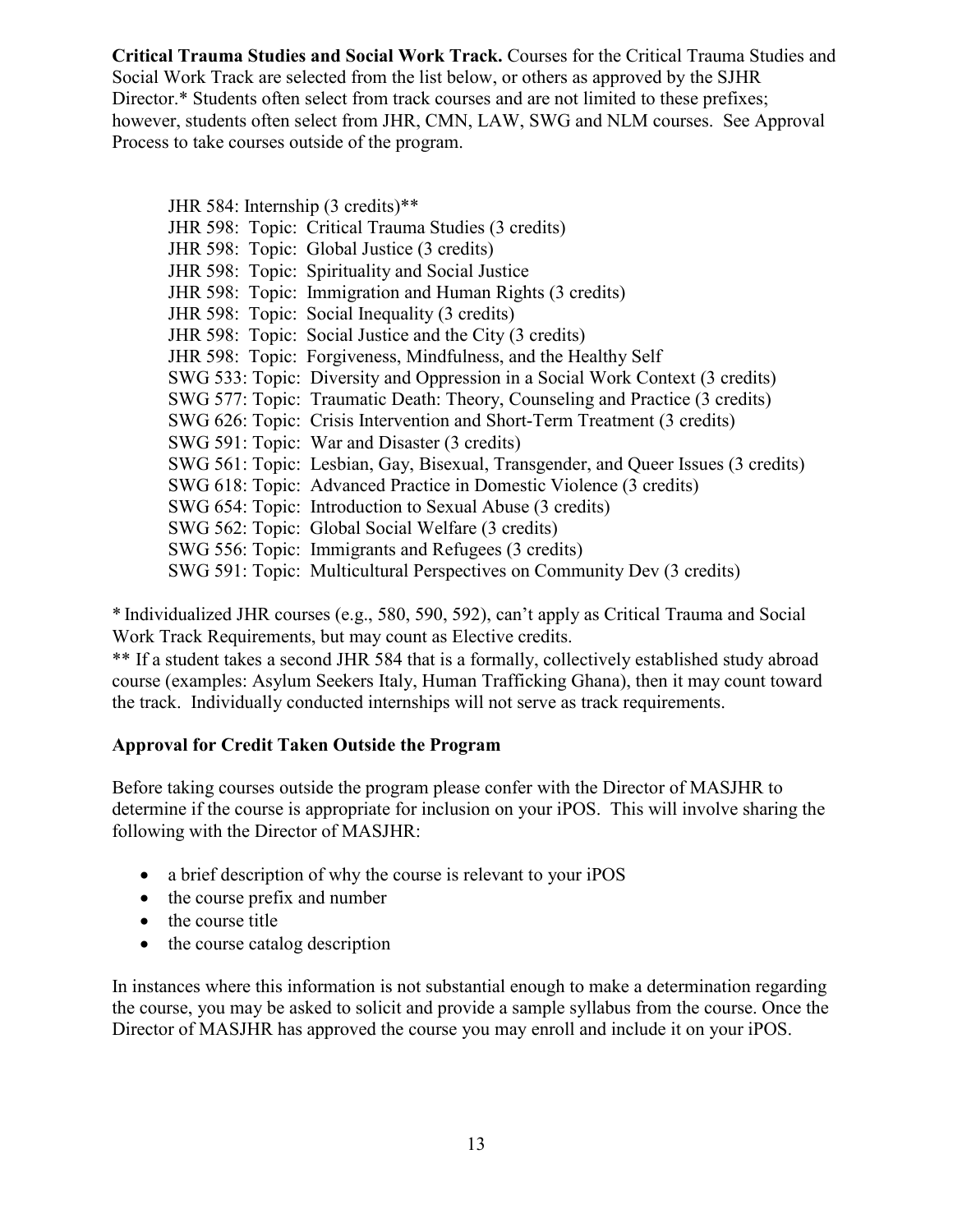### <span id="page-14-0"></span>**Plan of Study**

The Interactive Plan of Study (iPOS) functions as an agreement between the student, the academic unit and the Graduate College. The iPOS contains certain requirements such as coursework, a committee and a culminating experience which must be included before it can be approved.

To facilitate program completion and shorten time to complete the program, graduate students are encouraged to complete their iPOS in their **first semester**. Students who have not completed their iPOS by the time they have enrolled for 50 percent of the minimum credit hours required for their degree program will receive a registration hold. No student will be allowed to register for the culminating experience without an approved and up-to-date iPOS on file.

Within the iPOS, the specific courses that will count toward the student's degree must be approved by the Faculty Supervisor and the Program Director.

If a student needs help with filing the iPOS, the student can contact the Faculty Supervisor or the Staff Advisor and / or [download the iPOS training manual.](https://graduate.asu.edu/current-students/completing-your-degree/how-guides) After the student submits the initial iPOS, the Faculty Supervisor and Program Director will approve it. The student can track the approval process online through the student's My ASU account.

When the Faculty Supervisor and Program Director review the iPOS, we will look to see that the student has met the program requirements described above. In addition, we will check to make sure that the student is incompliance with the following additional rules below:

- The student must be enrolled in at least one credit during each Fall/Spring semester after admission (see ASU Graduate College [Continuous Enrollment Policy,](https://graduate.asu.edu/sites/default/files/asu-graduate-policies-and-procedures_032019_0.pdf) pages 8- 9)
- Either 6 credit hours of JHR 599 or 3 credit hours of JHR 593 must be included on your iPOS
	- o If a student is completing JHR 593 Applied Project, the student must have one committee chair (or two co-chairs) and one committee member. The committee chair is usually the same as the faculty adviser.
	- o If a student is completing JHR 599 Thesis, the student must have one committee chair (or two co-chairs) and two committee members. The committee chair is usually the same as the faculty adviser.

All courses that appear on the iPOS are applied toward the student's MA degree and are ineligible to be applied toward a future graduate degree. As such, we recommend listing only the 36 credits required for the MA degree on the iPOS.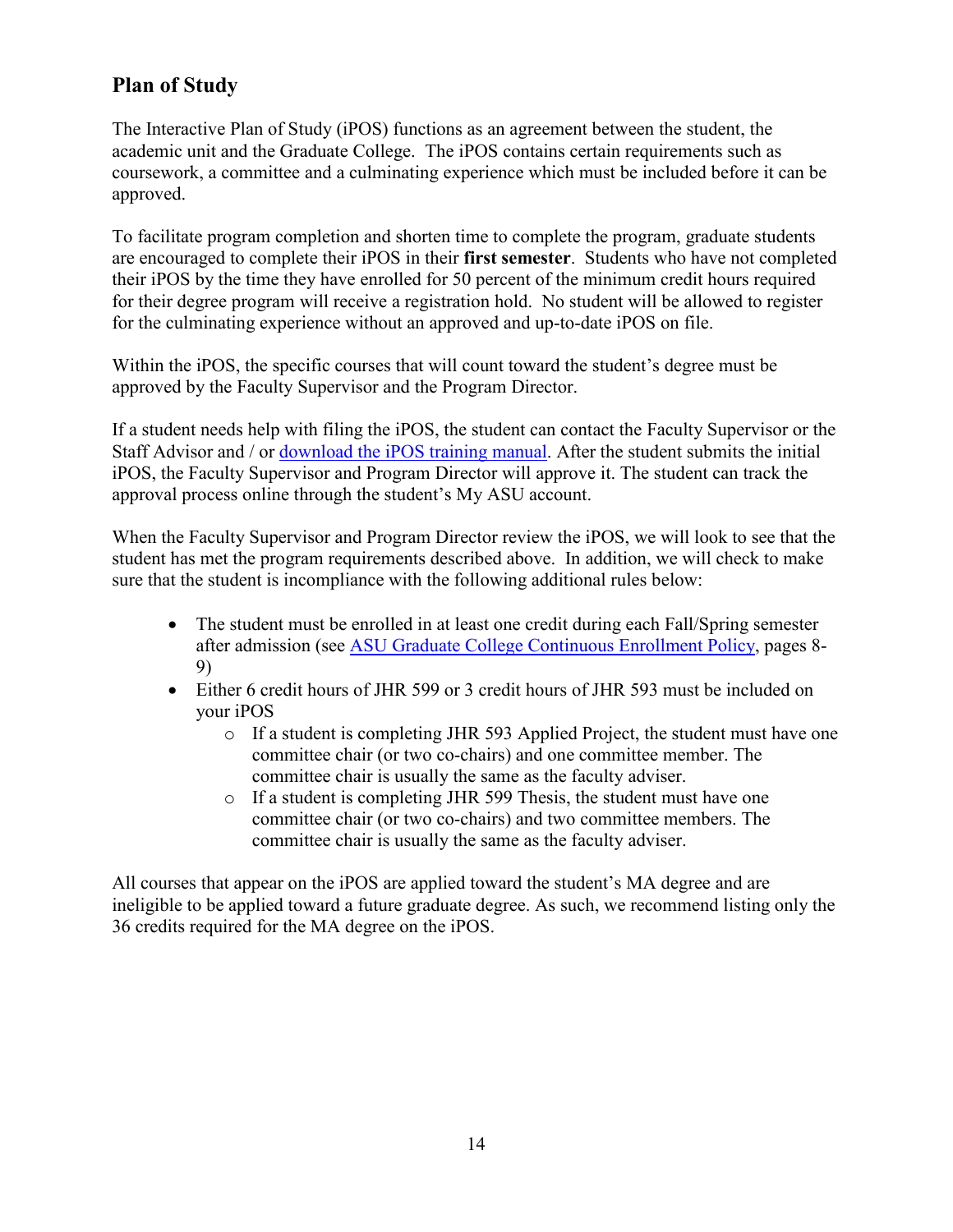# <span id="page-15-0"></span>**Sample MA Social Justice & Human Rights Plan of Study**

### <span id="page-15-1"></span>**Admit Term Fall 2017 or Later**

| <b>First Semester</b><br>(Fall) | <b>Second Semester</b><br>(Spring) | <b>Third Semester</b><br>(Fall) | <b>Fourth Semester</b><br>(Spring) |
|---------------------------------|------------------------------------|---------------------------------|------------------------------------|
| Track                           | Track                              | JHR 584: Internship             | JHR 599: Thesis                    |
| JHR 501: Proseminar             | JHR 500: Research                  | JHR 506: Grant Writing          |                                    |
| JHR 510: P-B Seminar            | JHR 525: Action                    | Track                           |                                    |
|                                 | Research                           |                                 |                                    |

#### **Full-time MASJHR student with thesis option**

#### **Full-time MASJHR student with applied project option**

| <b>First Semester</b><br>(Fall) | <b>Second Semester</b><br>(Spring) | <b>Third Semester</b><br>(Fall) | <b>Fourth Semester</b><br>(Spring) |
|---------------------------------|------------------------------------|---------------------------------|------------------------------------|
| Track                           | Track                              | JHR 584: Internship             | Elective                           |
| JHR 501: Proseminar             | JHR 500: Research                  | JHR 506: Grant Writing          | JHR 593: Applied Proj.             |
| JHR 510: P-B Seminar            | JHR 525: Action                    | Track                           |                                    |
|                                 | Research                           |                                 |                                    |

#### **Part-time MASJHR student with thesis option**

| <b>First Semester</b> | <b>Second Semester</b> | <b>Third Semester</b>  | <b>Fourth Semester</b> |
|-----------------------|------------------------|------------------------|------------------------|
| (Fall)                | (Spring)               | (Fall)                 | (Spring)               |
| JHR 501: Proseminar   | JHR 500: Research      | JHR 584: Internship    | Track                  |
| JHR 510: P-B Seminar  | JHR 525: Action        | JHR 506: Grant Writing | Track                  |
|                       | Research               |                        |                        |
| <b>Fifth Semester</b> |                        |                        |                        |
| (Spring)              |                        |                        |                        |
| Track                 |                        |                        |                        |
| JHR 599: Thesis       |                        |                        |                        |
|                       |                        |                        |                        |
|                       |                        |                        |                        |

#### **Part-time MASJHR student with applied project option**

| <b>First Semester</b>    | <b>Second Semester</b> | <b>Third Semester</b>  | <b>Fourth Semester</b> |
|--------------------------|------------------------|------------------------|------------------------|
| (Fall)                   | (Spring)               | (Fall)                 | (Spring)               |
| JHR 501: Proseminar      | JHR 500: Research      | JHR 584: Internship    | Track                  |
| JHR 510: P-B Seminar     | JHR 525: Action        | JHR 506: Grant Writing | Track                  |
|                          | Research               |                        |                        |
| <b>Fifth Semester</b>    |                        |                        |                        |
| (Fall)                   |                        |                        |                        |
| Track                    |                        |                        |                        |
| Elective                 |                        |                        |                        |
| JHR 593: Applied Project |                        |                        |                        |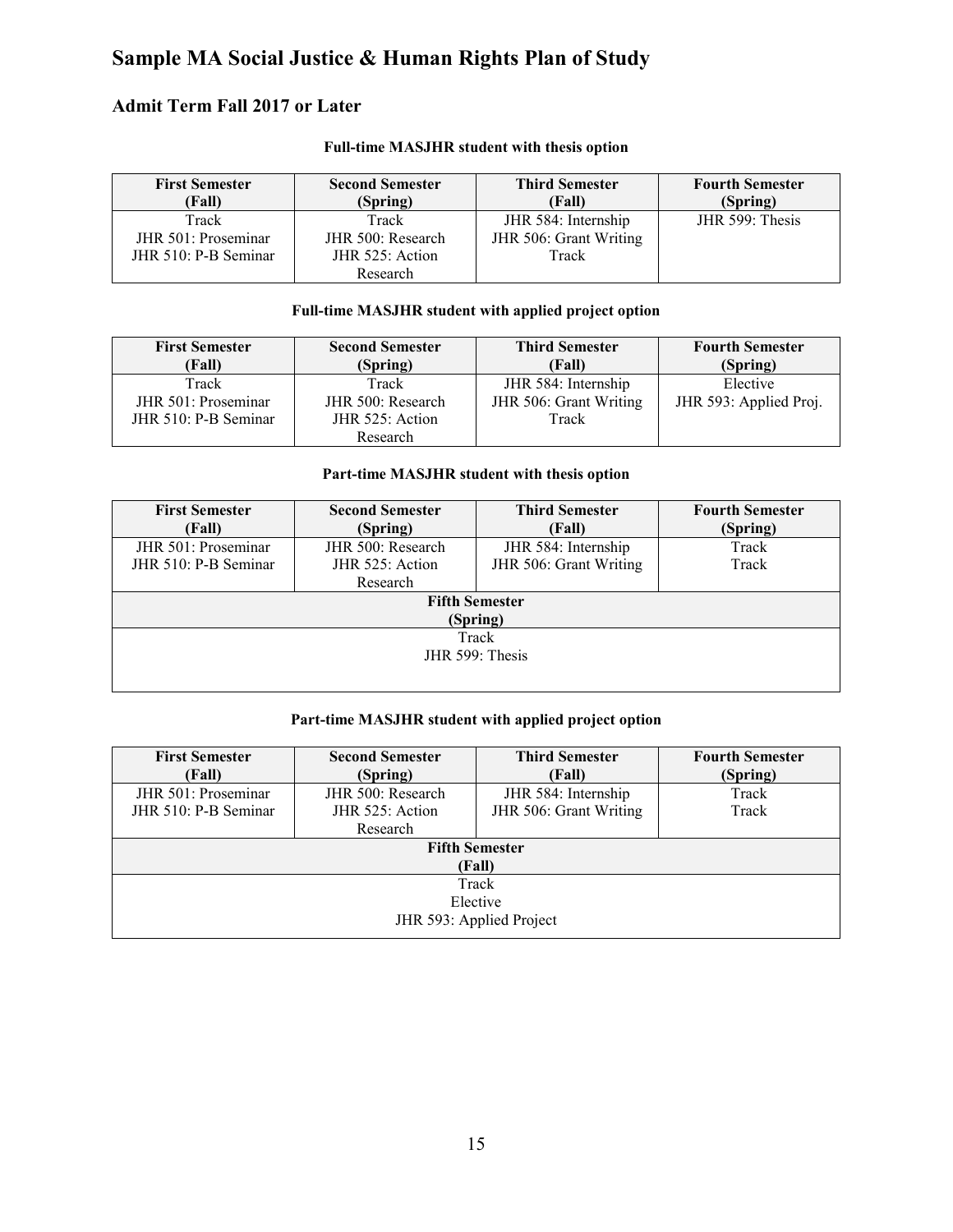## <span id="page-16-0"></span>**Culminating Experience**

All students will be required to successfully complete either JHR 593 Applied Project (3 hours) or JHR 599 Thesis (6 hours).

Students must choose between the Applied Project or the Thesis for their Culminating Experience. There is no required relationship between tracks and Culminating Experiences, but students should make a decision on their Culminating Experience early on in their graduate training, in consultation with their faculty advisor and/or the Program Director. There is also no necessary relationship between a student's internship and the Thesis or Applied Project, although certainly the internship experience may relate to the Culminating Experience. For example, a student may complete an internship at a local organization and then design a thesis or applied project that builds on it. Students should note that all projects involving research with human subjects must be approved by the Institutional Review Board.

### <span id="page-16-1"></span>**Culminating Experience Registration**

To be eligible for enroll in JHR 593 Applied Project or JHR 599 Thesis, a student must:

- Have an up-to-date and approved iPOS on file. No student will be allowed to register for the culminating experience without an approved and up-to-date iPOS on file:
	- 1. Review current iPOS on file and compare to the transcript.
	- 2. Confirm that all coursework (prefix, number, title, campus) on the transcript appears the same on the iPOS.
	- 3. Indicate two members on the iPOS who will be serving as the capstone (culminating experience) course supervisory committee.
	- 4. Submit course or committee petitions for any discrepancies.
- Have completed the Core Course Requirements of 18 credit hours (JHR 500, JHR 501, JHR 506, JHR 510, JHR 525, and JHR 584)
- Complete the online SJHR Proposal Registration Form BEFORE the deadline
	- o [Online SJHR Proposal Registration WebForm](https://newcollege.asu.edu/advising/sjhr-proposal-registration)
- Accept invitation to enter the Canvas JHR Thesis/Applied Project Proposal course (the Canvas invite will be sent upon completion of above Online SJHR Proposal Registration Web form)
- Submit a completed JHR Thesis/Applied Project Proposal to the Canvas course before the deadline
	- o The most current JHR Thesis/Applied Project proposal form can be found at the SJHR, MA advising website [\(click here\)](https://newcollege.asu.edu/advising/graduate/social-justice-and-human-rights-ma) within the iPOS tab. Please download, complete, and submit to the canvas JHR Thesis/Applied Project Proposal org[.](https://newcollege.asu.edu/sites/default/files/advising/documents/sjhr_thesis-ap_proposal_form_revised11.1.19.docx)

Deadline to register for AND to submit the proposal is 2 weeks prior to the start of the Thesis or Applied Project semester.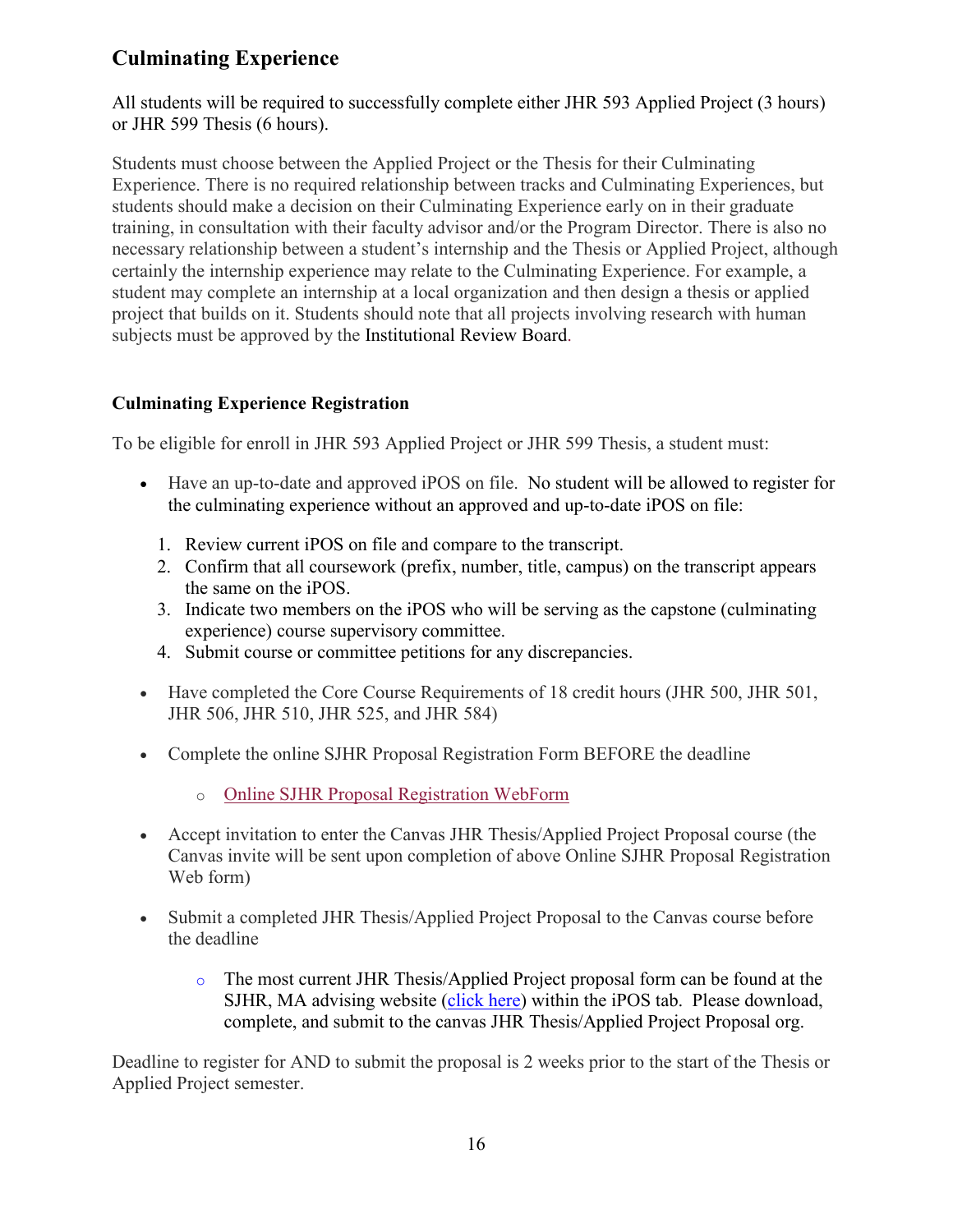\*Reminder: If the student's applied project or thesis will involve interacting with and/or collecting data from human subjects, the student must complete the necessary Human Subjects Institutional Review Board forms before collecting data. The student must consult with the Faculty Supervisor. Forms are available on the ASU Human Subjects Home Page [\(https://researchintegrity.asu.edu/humans\)](https://researchintegrity.asu.edu/humans).

### <span id="page-17-0"></span>**Thesis Description**

A thesis is a formal research undertaking, anchored by an intellectually significant question or a problem, and consists of an appropriate methodological design for answering the question through original data collection and/or academic engagement with theoretical debates and literature. A thesis requires a proposal, developed in close consultation with the student's Faculty Supervisor; a committee of three faculty (the Supervisor or 'chair,' and two members); and a formal presentation or defense. Theses are subject to deadlines and formatting requirements set by the Graduate College and students must proactively identify and conform to these rules. Theses are also published by ProQuest and accessible via the library database.

### <span id="page-17-1"></span>**Thesis Graduation Checklist**

After a student has successfully registered for JHR 599, the student should review the following information to ensure a successful and smooth graduation process.

- $\checkmark$  Apply for graduation through the My ASU account online.
- $\checkmark$  Review [dates and deadlines](https://graduate.asu.edu/current-students/policies-forms-and-deadlines/graduation-deadlines) established by ASU Graduate College. Discuss these dates with the committee to determine dates to submit drafts of the work as well as a date for the oral defense.

**Note: All oral defenses of a thesis must be scheduled with Graduate College at least 10 working days in advance of the planned defense date**. Please use the official [10-](https://graduate.asu.edu/current-students/policies-forms-and-deadlines/graduation-deadlines) [Working Day Calendar,](https://graduate.asu.edu/current-students/policies-forms-and-deadlines/graduation-deadlines) available online. Please note that there are certain dates during the academic year during which students cannot hold an oral defense of a thesis.

Note: A document called the DocuSign Pass/Fail Form will be emailed to the student's entire committee and the graduate staff advisor once the defense has been officially scheduled. This form must be used at the defense. Following the defense, the committee will sign and indicate needed revisions.

- $\checkmark$  After a defense date is approved by all members of the committee, please contact the Graduate Staff Advisor to schedule a room for the defense.
- The Thesis process is overseen by ASU Graduate College. **It is the student's responsibility to review all of the information provided by ASU Graduate College on**  [Completing your Degree.](https://graduate.asu.edu/current-students/completing-your-degree/)
- $\checkmark$  After the oral defense is complete, the student must review [After Your Defense](https://graduate.asu.edu/current-students/completing-your-degree/about-your-defense) requirements.
	- If the student has revisions: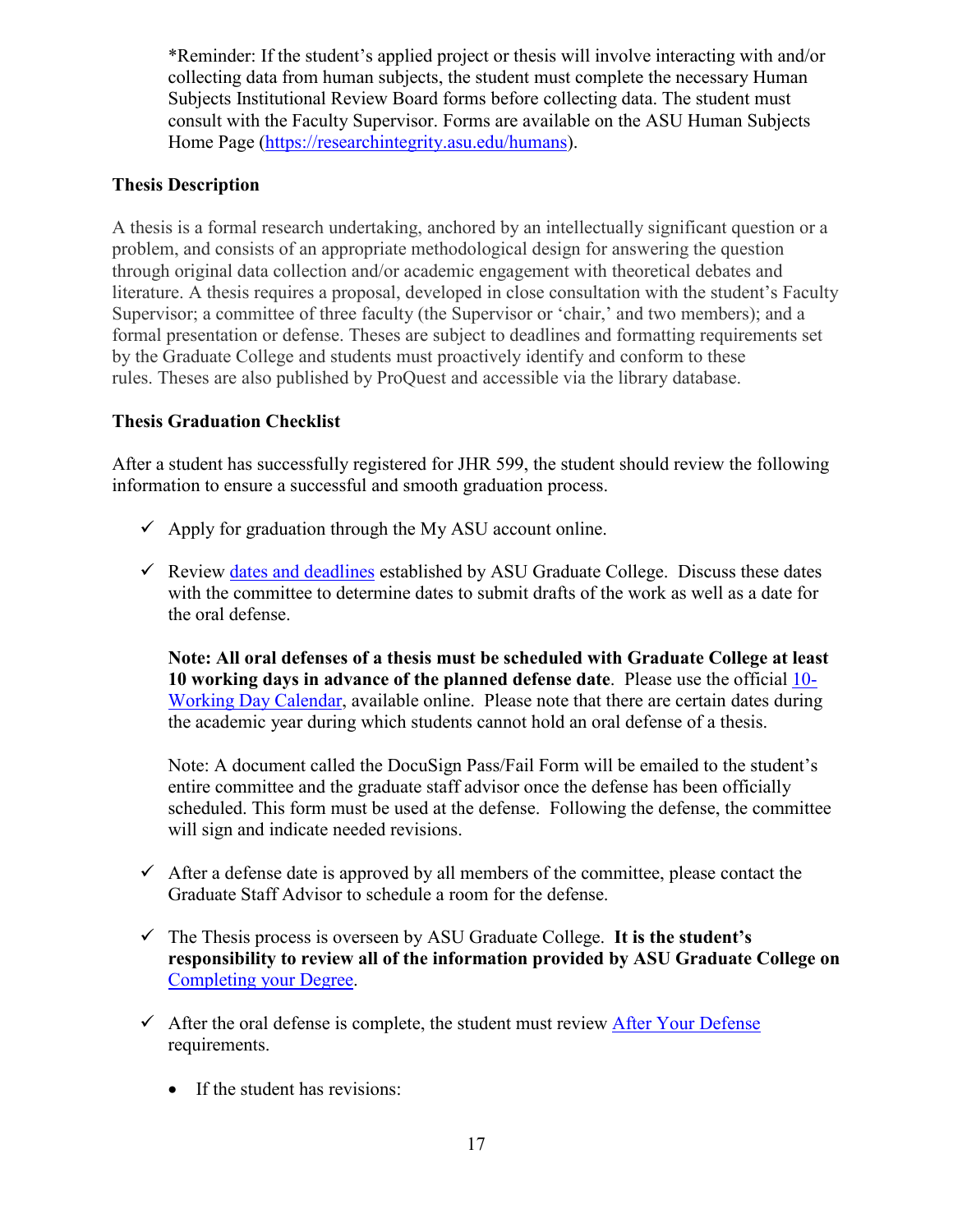- o All members of the committee should sign the DocuSign Pass/Fail Form. This verifies that the defense took place on the appropriate date.
- o After all revisions are completed and approved by all committee members the Chair of the committee must sign the DocuSign Pass/Fail Form stating that the revisions were complete.
- o Submit the final document to UMI/ProQuest (See [Completing your Degree\)](https://graduate.asu.edu/current-students/completing-your-degree/formatting-your-thesis-or-dissertation)
- If the student does not have revisions:
	- o All members of your committee should sign the DocuSign Pass/Fail Form, including the final approval.
	- o Student, must submit the final document to UMI/ProQuest (See [Completing](https://graduate.asu.edu/current-students/completing-your-degree/formatting-your-thesis-or-dissertation)  [your Degree\)](https://graduate.asu.edu/current-students/completing-your-degree/formatting-your-thesis-or-dissertation)
- $\checkmark$  The Faculty Supervisor/chair should input a Y grade in each section of JHR 599 that the student has registered for. A student should continue to check the My ASU page to ensure that a grade has been posted for each term that that the student was registered for JHR 599. The student should follow-up with the faculty chair as needed.

#### <span id="page-18-0"></span>**Applied Project Description**

The Applied Project represents an integration and application of theory, research, and practice on a specific topic, problem, event, or issue. Applied Projects can take a variety of forms, from short films or curricular design and implementation, to needs assessments and policy recommendations rooted in evidence-based analysis. Applied Projects may also be creative and innovative projects that integrate audio, visual, artistic or performative dimensions, or include original podcasts, websites, and so on. However, all Applied Projects must focus on a social scientific issue or problem, there must also be a written paper component to the project. Applied Projects thus require elements similar to a thesis (e.g. articulation of a problem or question, engagement with literature, etc). Applied Projects should be designed and carried out within the expectations of a one-semester 3-credit course, under the guidance of the faculty advisor. In addition to the faculty advisor as the primary evaluator, students must secure a second reader for their Applied Project, and are encouraged to hold a final presentation.

The applied project is to be designed so that it can be completed within the time limit of 3 credit hours; however, most students need and want more time to complete the project. As a result, many choose to do a 3-credit hour JHR 592: Research course prior to enrollment in JHR 593. In that respect, the project works in the way a thesis would, with time allocated for researching and writing. Any accompanying elements (a policy brief, film, performance, website, podcast, etc.) must also be completed in this allotted time frame. The work accomplished during these credit hours must reflect the maturation of ideas and give ample time for researching and planning the project. The final product should be useful to academics, an agency, a community, or other group. It could be an action research project, a needs assessment study, a program evaluation, an in-service training program, a proposal for funding, the review and evaluation of pertinent literature, or a creative project of similar scope.

### <span id="page-18-1"></span>**Applied Project Graduation Checklist**

After a student has successfully registered for JHR 593, the student must review the following information to ensure a successful and smooth graduation process.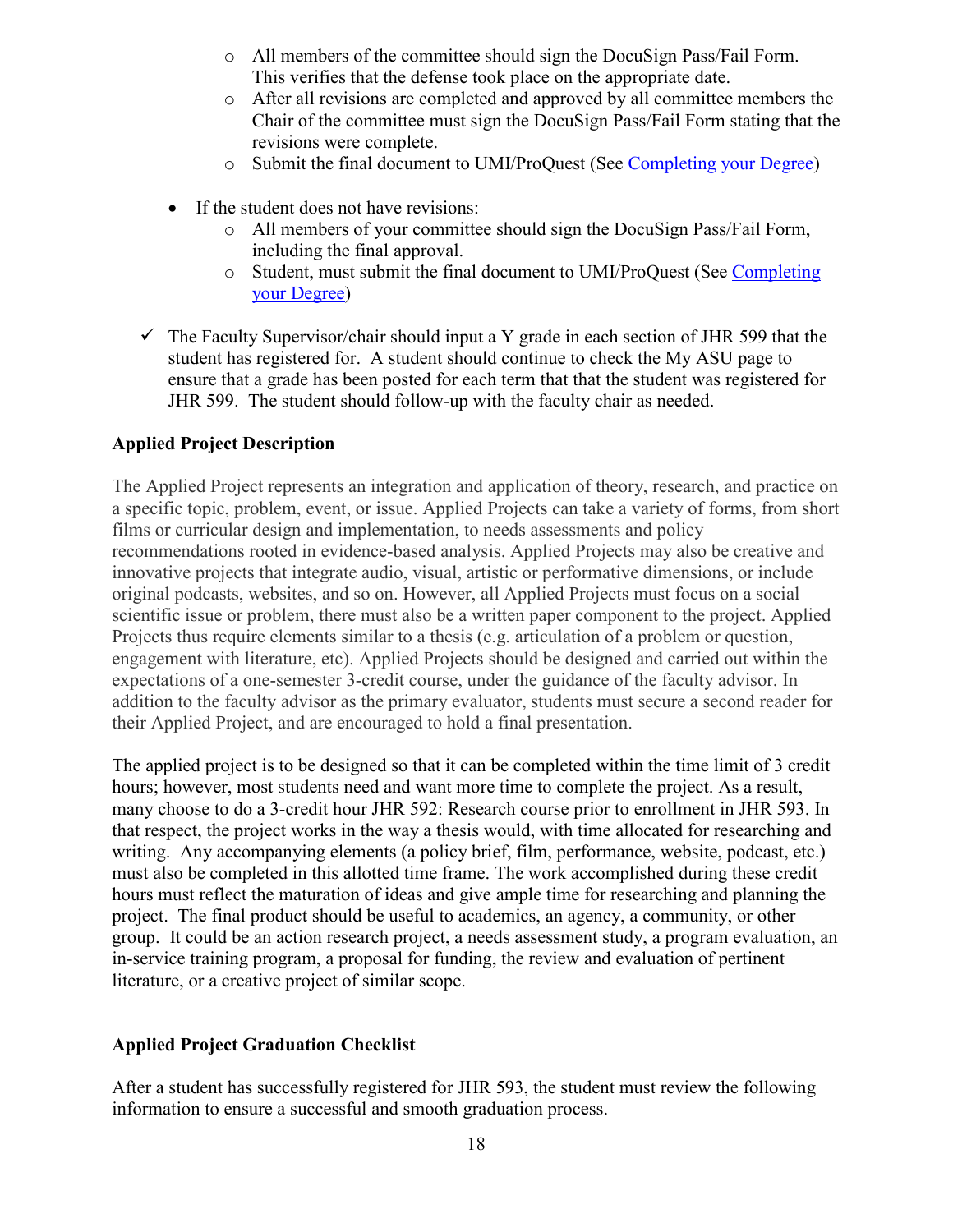- $\checkmark$  Apply for graduation through the My ASU account online.
- $\checkmark$  Review [dates and deadlines](https://graduate.asu.edu/current-students/policies-forms-and-deadlines/graduation-deadlines) established by ASU Graduate College. Discuss these dates with the committee to determine dates to submit drafts and a date to submit the final project.
- $\checkmark$  Complete the applied project according to the recommendations, suggestions, and revisions provided by the graduate committee.

Note: It is up to the student's committee whether or not an oral defense will take place.

Note: ASU Graduate College does not oversee the formatting of an applied project in the same way that they do for a thesis or dissertation. Students can, however, use the formatting information available online in the format tab of [Completing your Degree.](https://graduate.asu.edu/current-students/completing-your-degree/) Student's should consult with their committee chair on the appropriate format, as well.

- $\checkmark$  When the final project is approved by the faculty committee:
	- a. The Chair of the committee will input a letter grade for the JHR 593 course.
		- b. The student should continue to check the My ASU page to ensure that a grade has been posted for the term that that the student was registered for JHR 593. The student should follow-up with the faculty chair as needed.

### <span id="page-19-0"></span>**Preparing the Proposal (Thesis and Applied Project)**

Students should work closely with their Faculty Supervisor and faculty committee to develop their proposal for either their Thesis or Applied Project. Preparing the proposal is an important part of the intellectual development of the student and the project design process. Proposals typically require multiple revisions before they are ready to submit for approval. Submitted proposals will each reviewed by the Program Director, and those that do not meet acceptable standards in content or format will be returned to the student and their Faculty Supervisor for revisions. To avoid delays, students should endeavor to submit their highest quality, final work and not working drafts.

Proposals should be 8-10 pages in length and should include the following sections and components. All projects involving work with human subjects require an IRB application and approval before any data collection can begin.

**Problem Statement:** State exactly and concisely what problem or issue the project will address.

**Question:** Emerging from the problem statement, clearly state what research question(s) guide the study.

**Background/Lit Review:** Provide sufficient context to the problem definition and your research question(s). Demonstrate that you have sufficient knowledge of the extant literature that situates your study, synthesizing bodies of knowledge as necessary.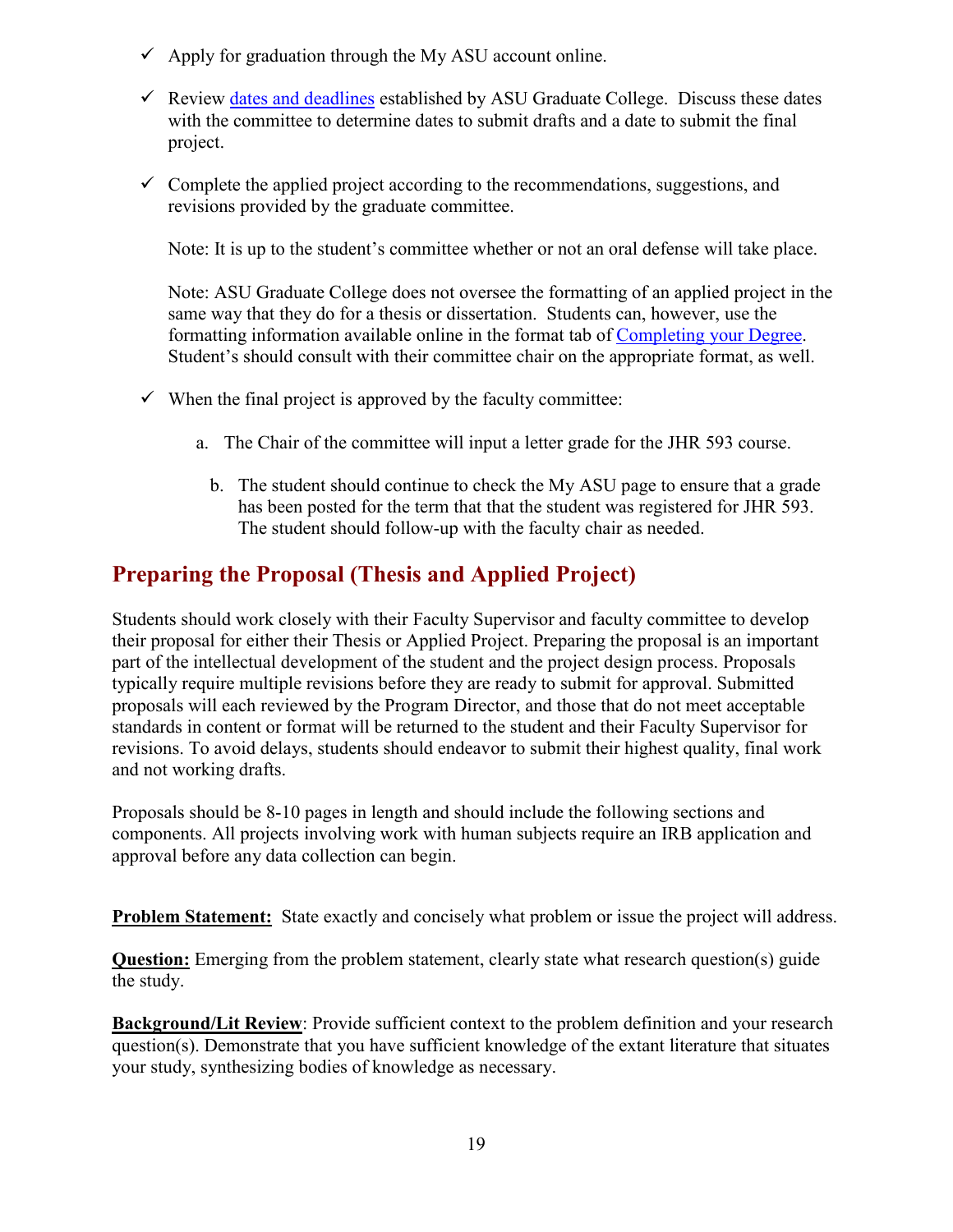**Methodology:** Explain in detail how you will answer your research question(s) and through what kind of data collection. If research is documentary or archival based, explain what the sources of information will be and how you will collect and them to answer the question(s). If you are collecting original data through surveys, questionnaires, or interviews/participant observation, explain in detail what information you are collecting, with whom, and how. If working with human subjects, you will need IRB approval.

**Analysis**: Briefly explain how you will analyze the data to answer the research question(s). This section can be blended with Methodology.

**Significance**: Briefly explain why this study or project is important to an understanding and/or resolution of the problem it identifies. Why does it matter? What is the purpose or implication of the study to scholarship, to practice, etc.?

**Timeline and Resources:** Provide a detailed plan for the project, including timeline for completion, and indicate any specific resources required, such as access to archives, travel to field sites, use of technology and equipment, etc.

**References**: Provide a properly formatted list of references consulted for your project and cited in the proposal.

#### **Implications and Recommendations for Agencies, Communities, Governments, and Further Research**

Many projects may be explicitly intended to inform agencies, communities, policymakers, governments or others. The final product should therefore summarize the findings, identify implications for the stakeholders, offer recommendations from a Human Rights/Social Justice perspective, and suggest appropriate strategies and approaches. The student needs to consider how the findings can be integrated with previous literature and findings that address the topic of interest. The student also must discuss limitations in their work and potential directions for future research in the area.

## <span id="page-20-0"></span>**Satisfactory Academic Progress Policy**

It is the responsibility of the graduate student to be aware not only of the program's requirements, but also policies set in place by the Graduate College. Students are required to be aware of and understand the current [ASU Graduate Policies and Procedures,](https://graduate.asu.edu/current-students/policies-forms-and-deadlines/policy-manuals) the New College of Interdisciplinary Arts & Sciences [Satisfactory Academic Progress Policy,](https://newcollege.asu.edu/sites/default/files/advising/documents/nc-satisfactoryacademicprogresspolicy_fall_2019_0.pdf) as well as any policies outlined in this manual.

In addition to requirements outlined in New College Satisfactory Academic Progress Policies students must achieve a grade of "C" or higher in all *required courses* that appear on the approved iPOS (required courses are listed in the [ASU Academic Catalog\)](https://webapp4.asu.edu/programs/t5/graduate/false). A student who receives a "C-" or lower in a core course in their program must repeat the course in a regularly scheduled (not an individualized instruction) class. Although only the "C" or higher can be included on the iPOS GPA, both grades will be used to compute the Cumulative GPA and the Overall Graduate GPA.

Required Social Justice and Human Rights Courses: JHR 500, JHR 501, JHR 506, JHR 510, JHR 525, JHR 584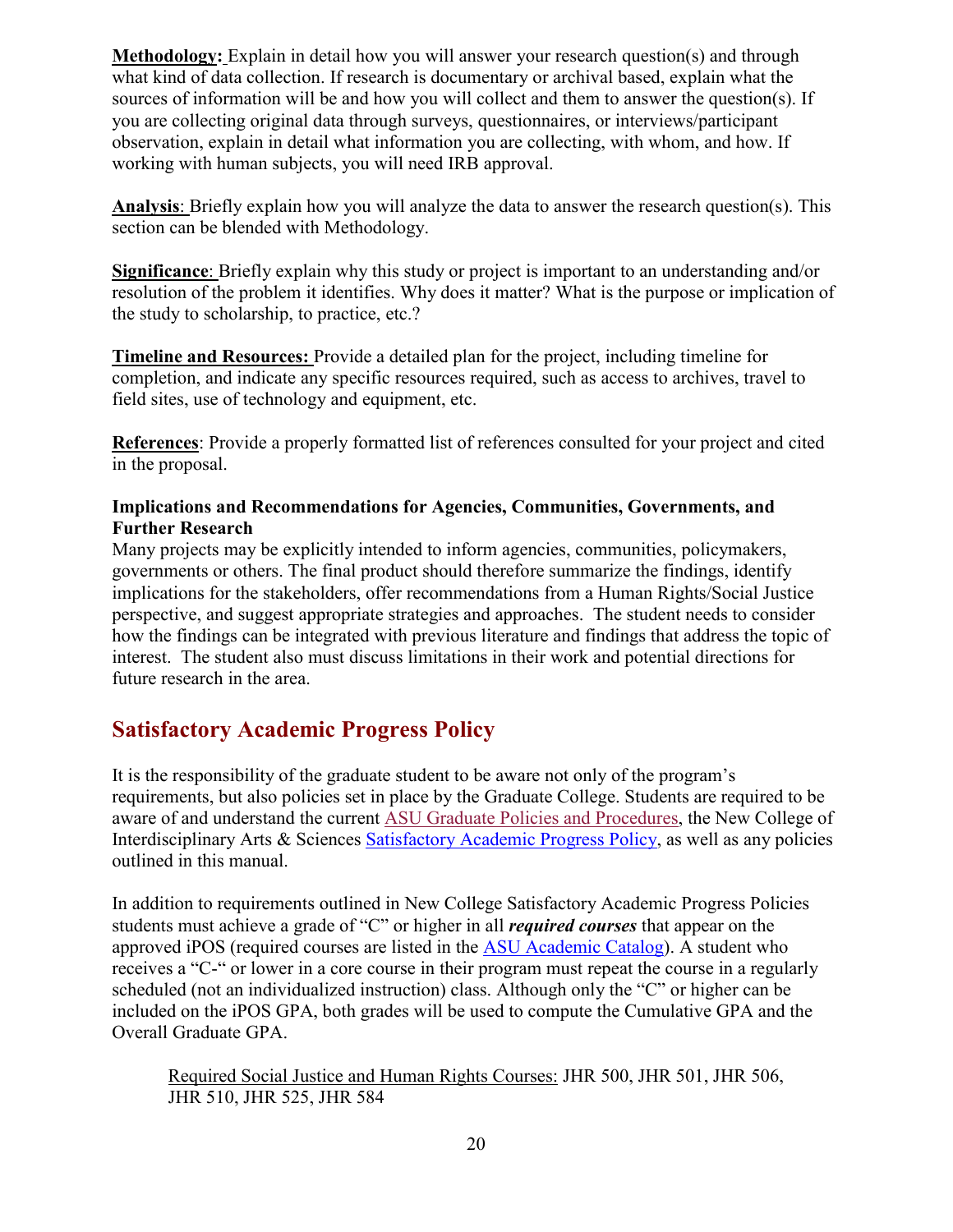# <span id="page-21-0"></span>**Student Code of Conduct**

All students are expected to adhere to the Arizona Board of Regents Student Code of Conduct and university policies and procedures:<https://eoss.asu.edu/dos/srr/codeofconduct>

Students are expected to regularly check their ASU email accounts for messages from the university and New College. Students also are expected to regularly check their My ASU priority tasks for messages and holds from the university. Students are responsible for managing their tuition payments, finances and tracking university academic calendar deadlines.

### <span id="page-21-1"></span>**Academic Integrity**

The highest standards of [academic integrity](http://provost.asu.edu/academicintegrity) and compliance with the university's [Student Code](http://students.asu.edu/srr/code)  [of Conduct](http://students.asu.edu/srr/code) are expected of all graduate students in academic coursework and research activities. The failure of any graduate student to uphold these standards may result in serious consequences including suspension or expulsion from the university and/or other sanctions as specified in the academic integrity policies of individual colleges as well as the university.

For more information please visit: [https://graduate.asu.edu/current-students/policies-forms-and](https://graduate.asu.edu/current-students/policies-forms-and-deadlines/policy-manuals)[deadlines/policy-manuals.](https://graduate.asu.edu/current-students/policies-forms-and-deadlines/policy-manuals)

# <span id="page-21-2"></span>**Funding for Travel**

We encourage our students to present research at national and international academic conferences. As such a number of options exist for funding travel to these events.

- 1. ASU Graduate College Travel Grants. ASU's Division of Graduate College makes a limited number of travel grants available to students presenting at conferences. These grants typically cover airfare from Phoenix to the conference location. This award has four application deadlines per year and must be applied for well in advance of the travel date. Applications must be submitted to the director of the graduate program. See [https://graduate.asu.edu/current-students/funding-opportunities/awards-and](https://graduate.asu.edu/current-students/funding-opportunities/awards-and-fellowships/travel-awards)[fellowships/travel-awards](https://graduate.asu.edu/current-students/funding-opportunities/awards-and-fellowships/travel-awards) for more information and deadlines.
- 2. Graduate and Professional Student Association (GPSA) Travel Grants. ASU's graduate student association offers a variety of travel awards available. Individual travel awards (to conferences) are up to \$950 and have a monthly application deadline. Group travel grants are for teams of student researchers presenting a symposium or other group project. Interview travel grants are need‐based grants made available to students who require funds in order to travel to an academic interview (e.g., at a PhD program). Details and application materials can be found at [http://gpsa.asu.edu/funding.](http://gpsa.asu.edu/funding)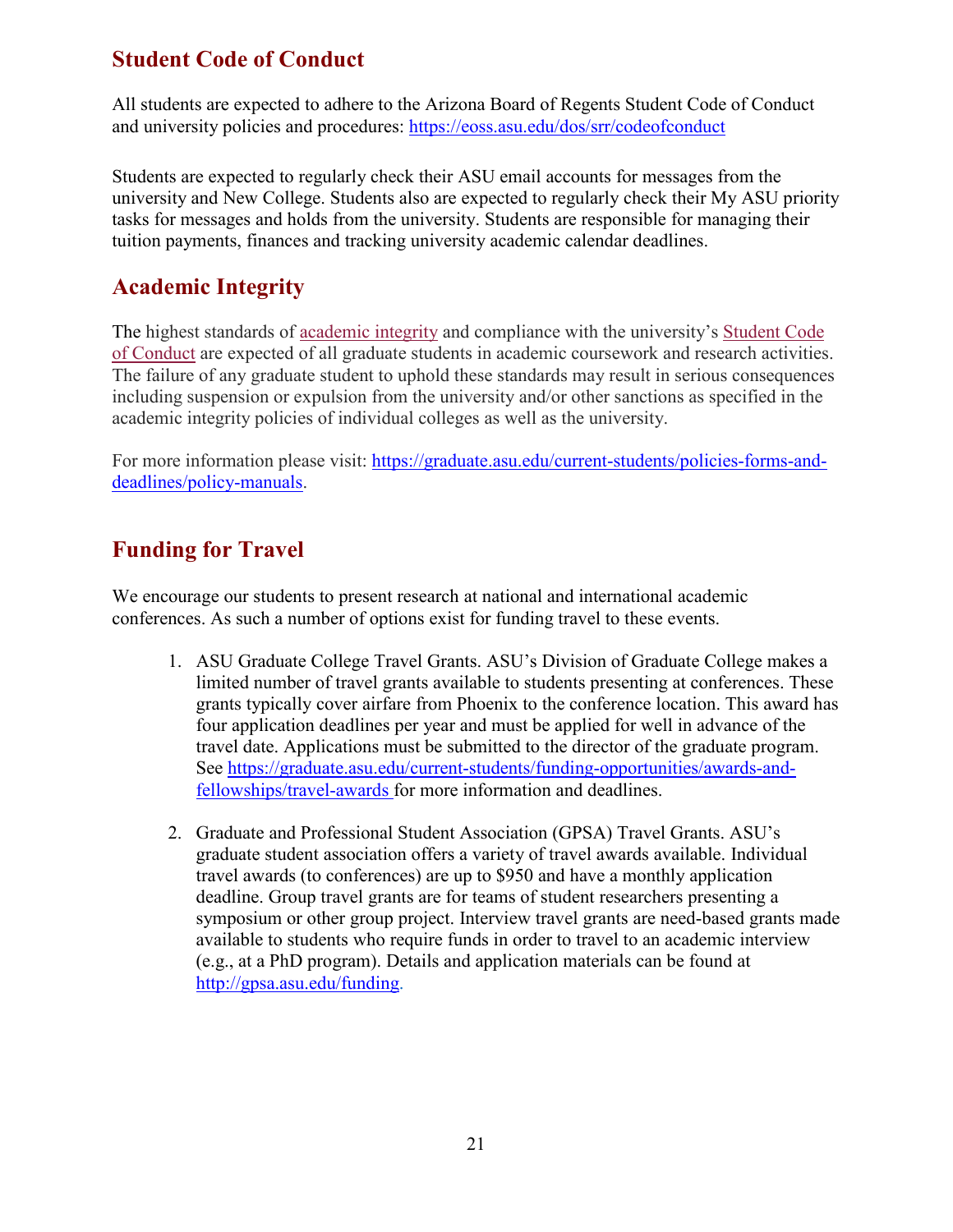# <span id="page-22-0"></span>**University Resources**

There are a number of resources available in the program and through the university.

#### <span id="page-22-1"></span>**New College/West Campus – Academic**

- [Fletcher Library](https://lib.asu.edu/fletcher)
- ASU Library now has an online tutorial version of "Library 501: What Grad Students Need to Know about the Library" workshop available for online students and anyone else for whom it might be useful. The Library 501 tutorial can be found on our tutorials page: <https://lib.asu.edu/tutorials> or at [bit.ly/Library501Tutorial.](http://bit.ly/Library501Tutorial)
- [Graduate Academic Support Center–](https://tutoring.asu.edu/student-services/graduate) in-person (all campuses) and online, no-cost writing assistance and statistics tutoring (most services free except for special sessions, refer to website for more details)
- [Statistics and Methods \(SAM\) Lab](http://samlabasu.com/)
- [Career & Professional Development Services](https://eoss.asu.edu/cs) resource for finding jobs and internships, career advising, and more; online services available

### <span id="page-22-2"></span>**New College/West Campus - Amenities**

- [Dining Options](https://sundevildining.asu.edu/hours-locations/west)
- [Banks](https://asu.midfirst.com/inside/campus-banking-centers)
- [Parking & Transit](https://cfo.asu.edu/pts-parking-west)
- [Campus Shuttles](https://cfo.asu.edu/campus-shuttles)

### <span id="page-22-3"></span>**University Services**

- [International Student Services Center \(ISSC\)](https://issc.asu.edu/)
- [Housing](https://housing.asu.edu/) and [Off-Campus Housing](https://offcampushousing.asu.edu/)
- [Health](https://eoss.asu.edu/health)
- [Counseling](https://eoss.asu.edu/counseling)
	- 1. [Graduate Wellness Resources](https://wellness.asu.edu/)
	- 2. [Graduate Student Wellbeing](https://graduate.asu.edu/blog/best-practices/10-best-practices-graduate-student-wellbeing)
- [Student Accessibility and Inclusive Learning Services \(SAILS\)](https://eoss.asu.edu/accessibility)
- [Veterans](https://veterans.asu.edu/)
- [Graduate Professional Student Association](https://gpsa.asu.edu/)
- [Educational Outreach & Student Services \(Dean of Students Office\)](https://eoss.asu.edu/dos)
- [Student Rights and Responsibilities](https://eoss.asu.edu/dos/srr)
- [Graduate Student Diversity Resources](https://graduate.asu.edu/current-students/enrich-your-experience/resources-and-services/diversity-resources)
- Business and Finance services (e.g. [student accounts,](https://students.asu.edu/tuitionandbillingcontact) [ID cards\)](https://cfo.asu.edu/cardservices)

### <span id="page-22-4"></span>**University Contact Information**

- [Provost's Office](https://provost.asu.edu/)
- [Graduate College](https://graduate.asu.edu/)
- [IT Help Office](https://uto.asu.edu/)
- [Emergency services](https://cfo.asu.edu/emergency)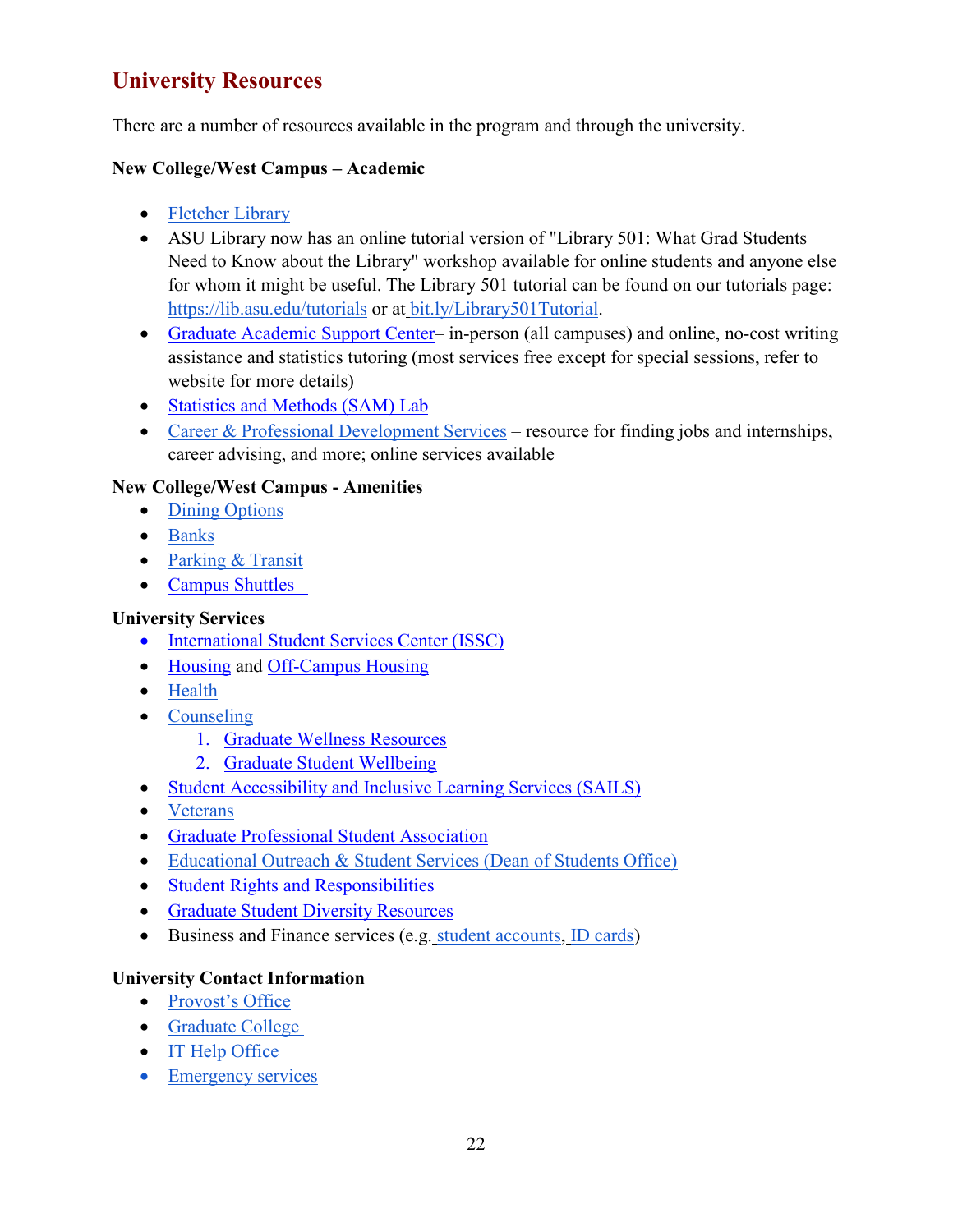- Title IX Information and Coordinator
	- o ASU prohibits all forms of discrimination, harassment and retaliation. To view ASU's policy please see [https://www.asu.edu/aad/manuals/acd/acd401.html.](https://www.asu.edu/aad/manuals/acd/acd401.html)
	- o Title IX protects individuals from discrimination based on sex in any educational program or activity operated by recipients of federal financial assistance. As required by Title IX, ASU does not discriminate on the basis of sex in the education programs or activities that we operate, including in admission and employment. Inquiries concerning the application of Title IX may be referred to the Title IX Coordinator or to the U.S. Department of Education, Assistant Secretary, or both. Contact [titleixcoordinator@asu.edu](mailto:titleixcoordinator@asu.edu) or 480-965-0696 for more information. Office located at 1120 S. Cady Mall, INTDSB 284. For information on making a report please go to [www.asu.edu/reportit/.](http://www.asu.edu/reportit/)

## <span id="page-23-0"></span>**Program Contact Information**

With specific questions about the Graduate Program in Social Justice & Human Rights, contact:

Dr. Tricia Redeker-Hepner Director, Social Justice & Human Rights New College of Interdisciplinary Arts & Sciences Tricia.M.Redeker-Hepner@asu.edu

or

Graduate Studies Advising Team New College of Interdisciplinary Arts & Sciences (602) 543-3000 [NCGradAdvising@asu.edu](mailto:Janis.Lacey@asu.edu)

With general questions about ASU Graduate Studies policies/procedures, contact: Graduate College Interdisciplinary Building, B Wing, Suite 285 – Tempe campus <http://graduate.asu.edu/>

With questions about tuition, scholarships, and financial aid:

ASU Financial Aid University Center Building, Suite 101 <http://students.asu.edu/financial-aid>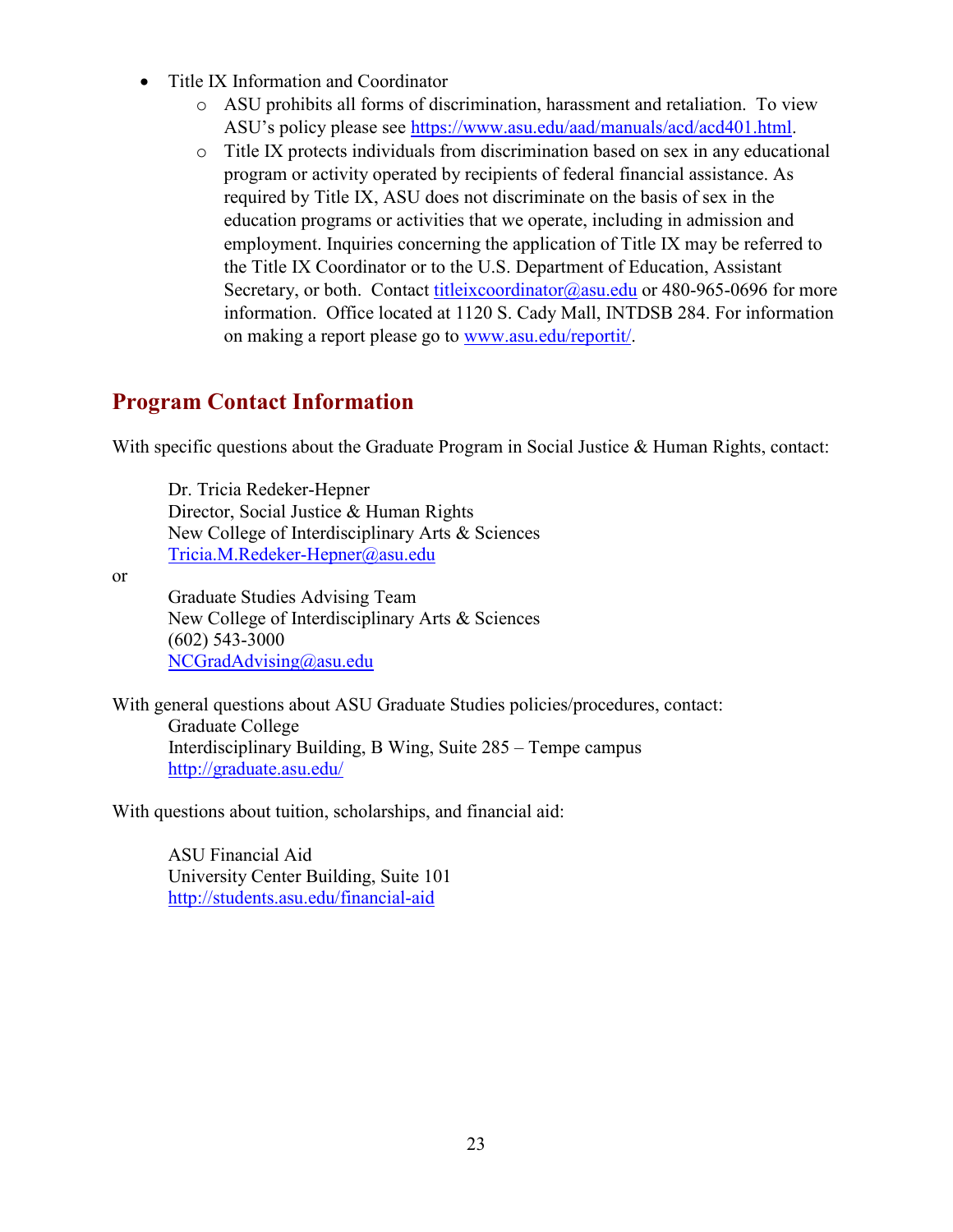### <span id="page-24-0"></span>**Program Faculty**



#### **[Tricia Redeker-Hepner](https://isearch.asu.edu/profile/3698639)**

**Director of MA program**

**Research Interests:** Activism & Social Movements; African

Studies; Anthropology; Human Rights; Refugee Studies; Social Justice; Transnational Migration and Violence, Conflict & Human Rights

#### **Experience:**

Dr. Tricia Redeker Hepner is a political and legal anthropologist with a regional focus on Northeast Africa and the Great Lakes Region of Eastern Africa, and thematic interests in migration and displacement, transnationalism, human rights, transitional justice, militarism, and conflict and peace. She has conducted research in the Horn of Africa and with refugees and asylum seekers from Eritrea/Ethiopia in North America, Europe, and Africa for over twenty years. This long-term work has informed her participation in hundreds of asylum and refugee cases, and her testimony has been influential in immigration rulings in the US, Canada, Europe, and Israel



#### **[Heather Smith-Cannoy](https://newcollege.asu.edu/heather-smith-cannoy)**

#### **Director of BA program**

**Research Interests:**  Human Rights; Women's Rights; International Law;

Sex Trafficking; Migration and Statelessness

#### **Experience:**

Heather Smith-Cannoy is an associate professor of political science at Arizona State University. She directs ASU's Global Human Rights Hub and directs the undergraduate degree program on Social Justice and Human Rights. She has published two books and has a third under review titled *Sex Trafficking and Equity: The Status of Women and State Responses*. She has also published 15 peer reviewed articles and book chapters on sex trafficking, human rights treaties, and the International Criminal Court.



#### **[Malay Firoz](https://isearch.asu.edu/profile/3698203)**

**Research Interests:** Global Humanitarian Issues, Refugee Studies, Violence, Conflict & Human Rights, Middle Eastern Studies, Sociocultural Anthropology,

and Institutional Ethnography

**Experience:** Malay Firoz is an Assistant Professor of Anthropology in the School of Social and Behavioral Sciences at Arizona State University. He holds a PhD in Anthropology and an MA in Modern Culture and Media from Brown University, as well as an MA in Sociology from Delhi University. His research is located at the intersections of the anthropology of humanitarianism, the anthropology of ethics, political theory, postcolonial theory, forced migration studies and Middle East studies.



#### **Nisa [Goksel](https://newcollege.asu.edu/nisa-goksel)**

#### **Research Interests:**

Gender & Sexuality Studies, War, Violence & Peacemaking, Migration, Displacement, and

Diaspora Studies

**Experience:** Nisa Göksel is an Assistant Professor of Sociology in the School of Social and Behavioral Sciences at Arizona State University. She holds a doctorate in sociology, with a graduate certificate in gender and sexuality studies. Her areas of research are gender and sexuality; feminist and women's movements in the Middle East; war, violence and peace-making; and migration, displacement and diaspora studies. Her work focuses on the transnational political mobilization of Kurdish women around peace, democracy and human rights.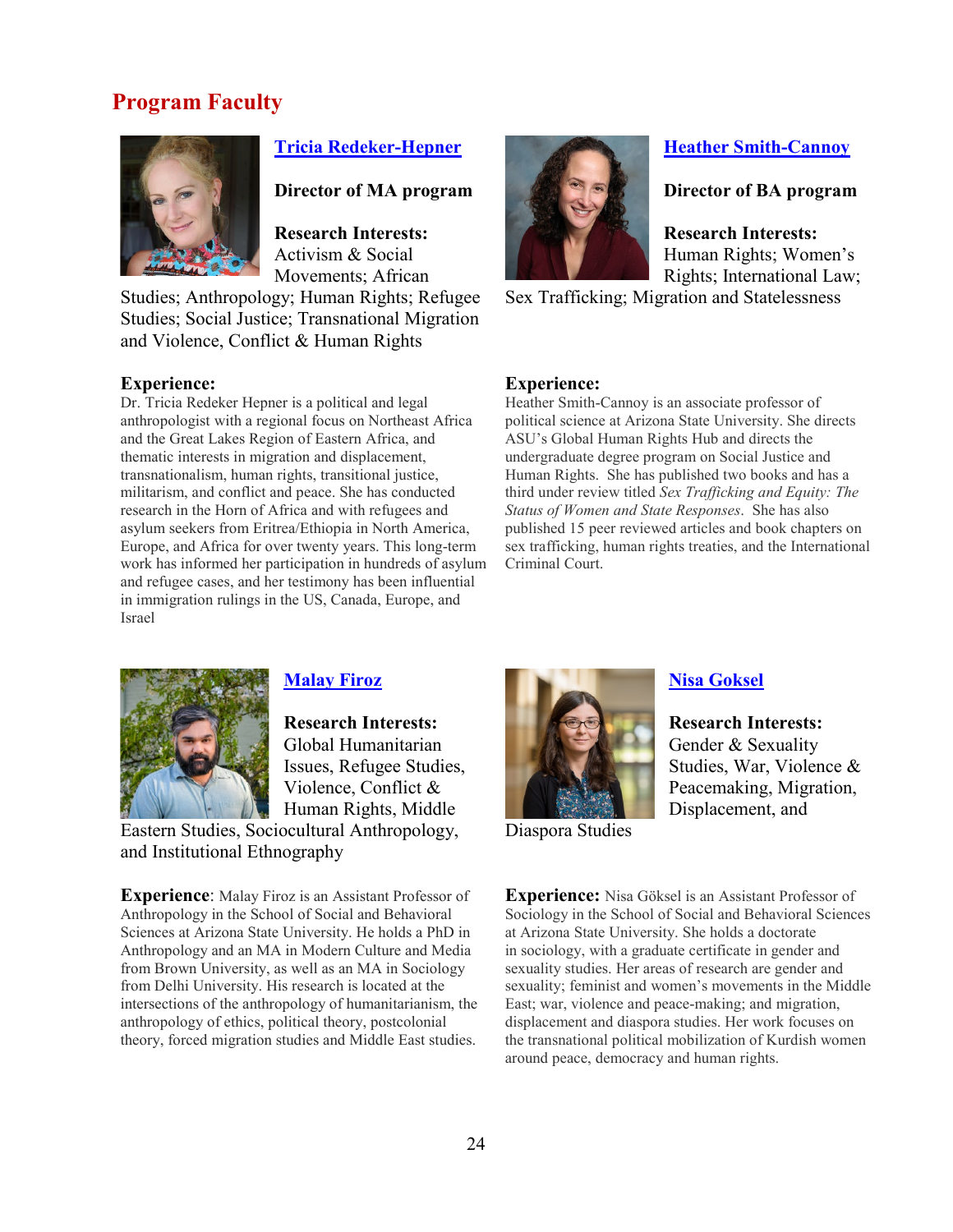

#### **[Allan Colbern](https://newcollege.asu.edu/allan-colbern)**

**Research Interests:** Civil Rights, Political Science, American Politics, Qualitative Methods, Democracy & Citizenship, and Immigration.

**Experience:** Allan Colbern is an assistant professor in the School of Social and Behavioral Sciences in the New College at Arizona State University. He works with immigrant rights organizations like the California Immigrant Policy Center and New York Immigrant Coalition on building state-wide capacity and proimmigrant policy blueprints. His expertise is in American political development and the intersection between immigration, civil rights, social movements, federalism and citizenship.



### **[Audrey Comstock](https://newcollege.asu.edu/audrey-comstock)**

**Research Interests:** International Law, Human Rights, International Relations, and LGBTQ Studies

**Experience:** Audrey Comstock received her PhD and MA in Government from Cornell University. She is an assistant professor of political science and human rights in the School of Social and Behavioral Sciences at Arizona State University. Her research lies at the intersection of political science, international relations and international law. More specifically, her work focuses international human rights law, the United Nations, global women's and LGBT rights and international peacekeeping.



#### **[Julie Murphy Erfani](https://newcollege.asu.edu/julie-murphy-erfani)**

**Research Interests:** Human Rights, Everyday Humanitarianism, and Critical Social Theory

**Experience:** Julie Murphy Erfani is an associate professor and the director of ASU's master's program in Social Justice and Human Rights. Her publications and research have previously focused on violence and human rights abuses in the U.S.-Mexico drug war and in Mexico-U.S. relations in general. Her newest interests focus on asylum seekers and sex-trafficked migrants crossing into the European Union via Greece and Italy. Since 2016, she is director of an annual intensive field experience allowing students to assist and engage directly with forced migrants from Syria, Afghanistan and Iraq as they await asylum application processing for residence in the EU. Murphy Erfani is an international political economist interested in corporate, commercial and state crime, the right to have rights of asylum seekers and trafficked people, and human rights responses to forced migrants and sex-trafficked people.



#### **[Natasha Behl](https://newcollege.asu.edu/natasha-behl)**

**Research Interests:** Gender Violence, Feminist Theory, Gender, Race, Ethnicity & Politics, Democracy & Citizenship, India, Interpretive

Methodology, and Racial Justice

**Experience:** Natasha Behl is associate professor in the School of Social and Behavioral Sciences at Arizona State University. Dr. Behl completed her doctorate in political science at University of California, Los Angeles, where her training focused on race, ethnicity, politics and comparative politics. Dr. Behl explains why the promise of democratic equality remains unrealized, and identifies potential ways to create more egalitarian relations in liberal democracies and the discipline of political science. This intellectual endeavor has demanded that she cross disciplinary boundaries and challenge epistemological and methodological norms in political science to understand the gendered and raced nature of politics as a practice and political science as a discipline. She uses interpretive, feminist, and decolonial methods to examine what are often assumed to be neutral concepts, objective methodologies, and universal institutions, and demonstrate that these very concepts, methodologies, and institutions are gendered and raced such that they determine who enjoys democratic inclusion, who commands academic authority, and who is most vulnerable to violence. Her scholarship, teaching, and service seeks to make marginalized individuals central to the process of theorization, working to make societies and institutions, including the academy, more inclusive.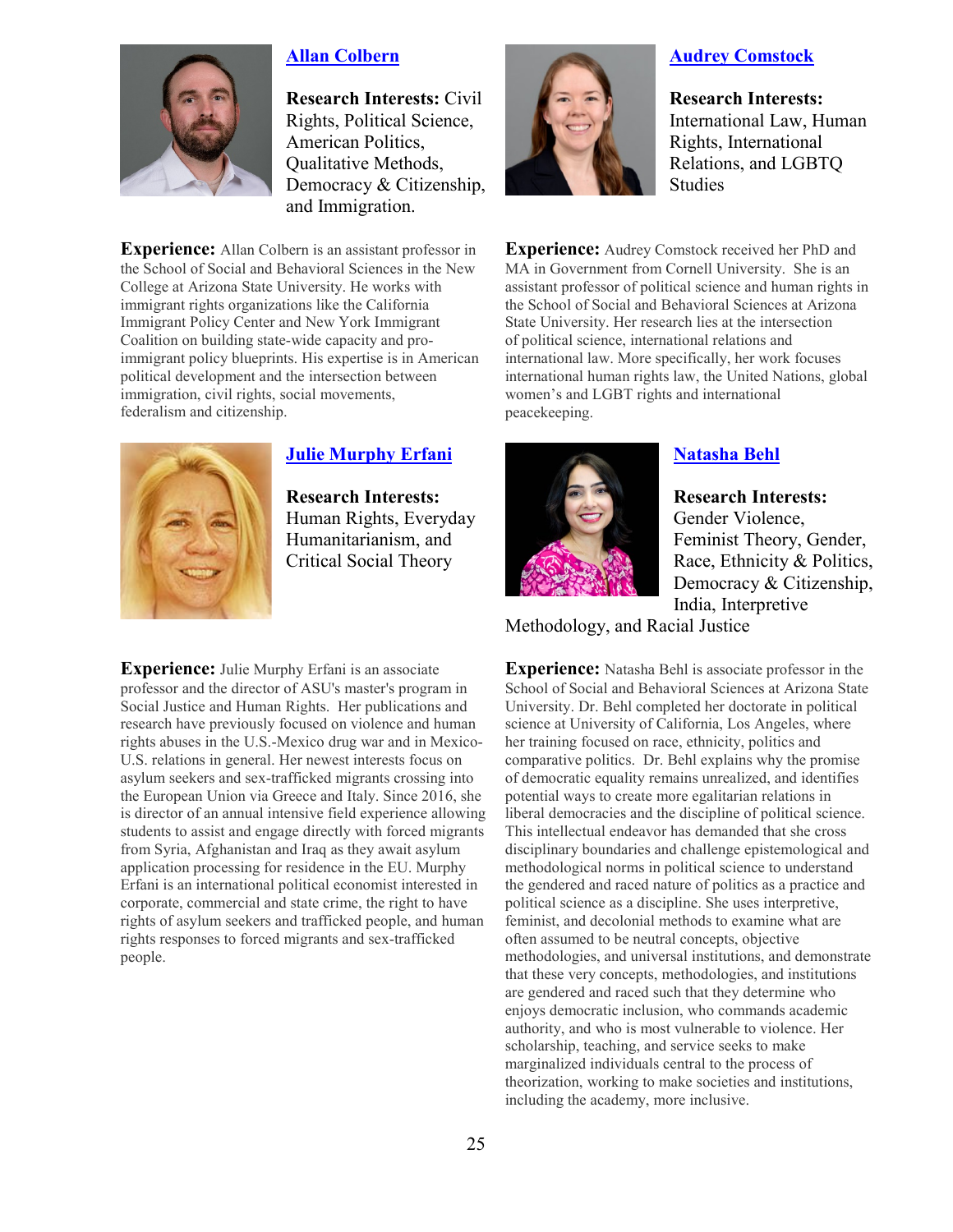

### **[Jennifer Keahey](https://newcollege.asu.edu/jennifer-keahey)**

**Research Interests:** Gender, Race, Ethnicity & Politics, Sustainable Development, Agri-Food Systems, Fair Trade, Political Economy,

Environmental and Resiliency Planning, Decolonizing Methodologies, and Postcolonial Theory

**Experience:** I am a development sociologist with more than a dozen peer-reviewed publications on issues pertaining to global justice and sustainable development. I have worked in several world regions and possess significant expertise in anti-racist, anti-colonial, and feminist perspectives. I am particularly interested in Black, Indigenous, and Global South development approaches that challenge conventional thought/praxis. I am skilled in the use of qualitative, mixed, and participatory action research (PAR) methods that open spaces for multiparadigmatic knowledge building. My work advances development theory and practice in two key ways. First, it decolonizes theory to improve understanding of development and its alternatives. By interrogating the power dynamics informing sustainability in action, I unpack structural, relational, and cognitive barriers and identify pathways for transformation. Second, my work informs social research methods through the publication of critical reflections and systematic reviews of practice. By clarifying standards and methods that support connection across difference, I strengthen ethics for interdisciplinary and intercultural engagement.



### **[Sangmi Lee](https://isearch.asu.edu/profile/1019432)**

**Research Interests:**

Anthropology-Social & Cultural, Comparative Diaspora Studies, Fieldwork, Migration, Race, Ethnicity & Culture,

Place, Culture & Identity, and Qualitative Methods

**Experience:** Sangmi Lee received her D.Phil. in anthropology in 2016 from the Institute of Social and Cultural Anthropology (ISCA) at the University of Oxford, U.K. Prior to coming to School of Social and Behavioral Sciences as an assistant professor in Spring 2018, she was a lecturer at Seoul National University, South Korea. Her current research focuses on how Hmong living in the diaspora have maintained extensive kinship networks and various cultural and economic practices across national borders despite the uncertainty about the location of ancestral homeland while also experiencing ethnic cultural differences based on their "partial" affiliation with different nation-states of residence. For this project, she conducted comparative, long-term ethnographic fieldwork with the Hmong communities in central Laos and the United States (California).